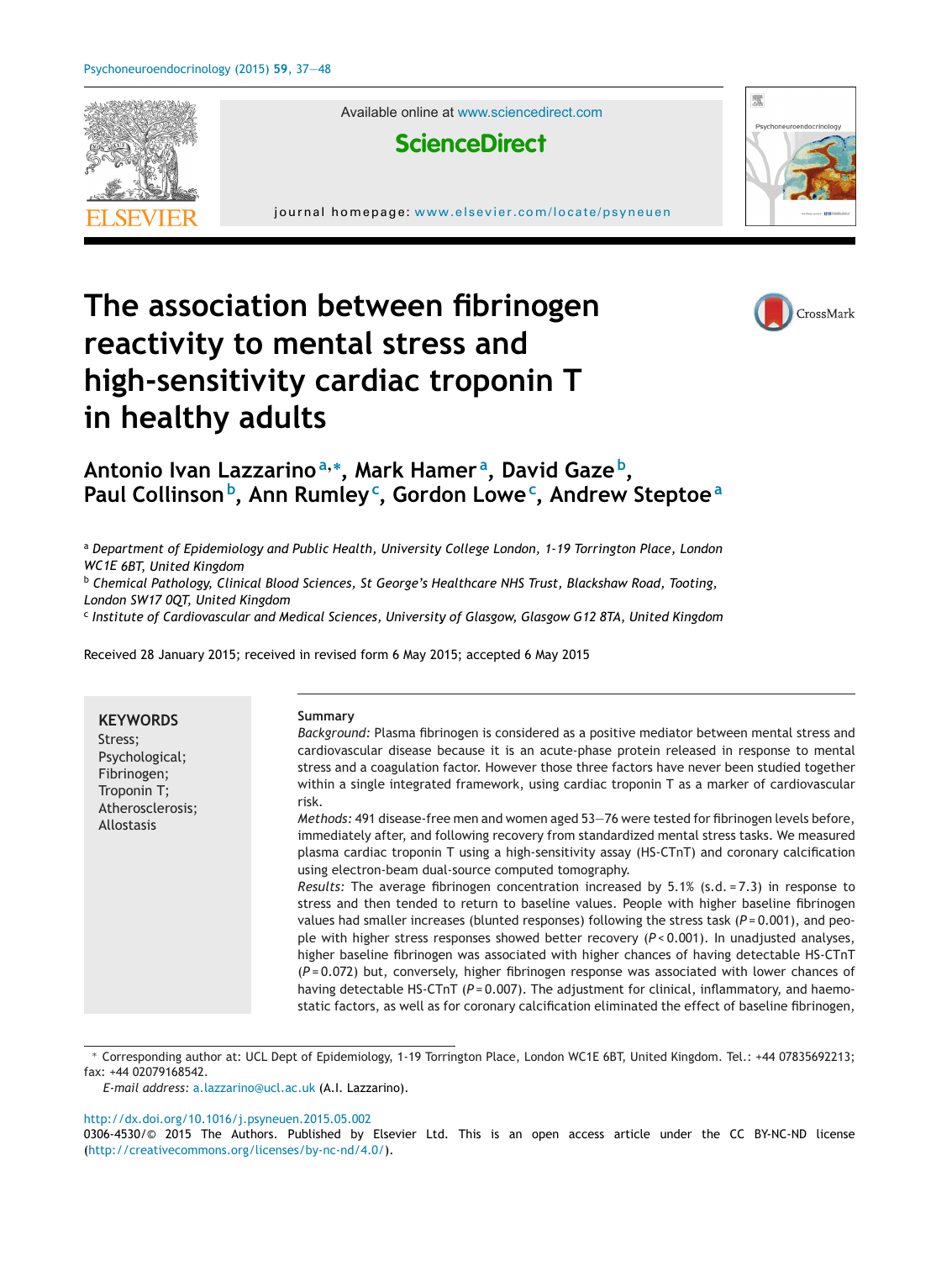whereas the negative association between fibrinogen response and HS-CTnT remained robust: the odds of detectable HS-CTnT halved for each 10% increase in fibrinogen concentration due to stress (OR = 0.49, *P* = 0.007, 95% CI = 0.30—0.82).

*Conclusions:* Greater fibrinogen responses to mental stress are associated with lower likelihood of detectable high-sensitivity troponin T plasma concentration. A more dynamic fibrinogen response appears to be advantageous for cardiovascular health.

© 2015 The Authors. Published by Elsevier Ltd. This is an open access article under the CC BY-NC-ND license (<http://creativecommons.org/licenses/by-nc-nd/4.0/>).

#### **1. Introduction**

Mental stress is a recognized risk factor for cardiovascular disease (CVD) in acute conditions, when sudden stressful events trigger acute CVD events, as well as in chronic conditions, when poor adaptation to recurrent daily stressors produces a pathophysiological substratum for CVD [\(Brotman](#page-10-0) et [al.,](#page-10-0) [2007;](#page-10-0) [Steptoe](#page-10-0) [and](#page-10-0) [Kivimäki,](#page-10-0) [2012;](#page-10-0) [Surtees](#page-10-0) et [al.,](#page-10-0) [2008\).](#page-10-0) Although the mechanisms underlying these associations have not been completely clarified, proinflammatory factors, cortisol levels, heart rate variability, and haemostatic processes have been identified as key mediators [\(Dimsdale,](#page-10-0) [2008;](#page-10-0) [Lazzarino](#page-10-0) et [al.,](#page-10-0) [2013;](#page-10-0) [Steptoe](#page-10-0) [and](#page-10-0) [Vögele,](#page-10-0) [1991\).](#page-10-0)

Fibrinogen is a plasma protein produced by the liver and is a major coagulation factor. It is a positive acutephase reactant protein, i.e. its concentration increases with inflammation, and it is traditionally considered as a risk factor for CVD because it promotes formation of thrombus [\(Lowe](#page-11-0) et [al.,](#page-11-0) [2004;](#page-11-0) [Stulnig,](#page-11-0) [2013\).](#page-11-0)

A number of studies have found positive associations between mental stress and plasma fibrinogen concentration [\(Brunner](#page-10-0) et [al.,](#page-10-0) [1996;](#page-10-0) [Kittel](#page-10-0) et [al.,](#page-10-0) [2002;](#page-10-0) [Steptoe](#page-10-0) et [al.,](#page-10-0) [2003,](#page-10-0) [2004;](#page-10-0) [Von](#page-10-0) [Känel](#page-10-0) et [al.,](#page-10-0) [2001;](#page-10-0) [Wirtz](#page-10-0) et [al.,](#page-10-0) [2008,](#page-10-0) [2009\).](#page-10-0) These include large-scale population surveys linking single measurements of plasma fibrinogen with questionnairebased self-reported levels of chronic stress, and more focused psychophysiological studies that have measured fibrinogen secretion in response to acute mental stress in laboratory-based experimental settings. Regardless of the study design and the reference population, higher stress was associated with higher fibrinogen plasma concentration [\(Brunner](#page-10-0) et [al.,](#page-10-0) [1996;](#page-10-0) [Kittel](#page-10-0) et [al.,](#page-10-0) [2002;](#page-10-0) [Steptoe](#page-10-0) et [al.,](#page-10-0) [2003,](#page-10-0) [2004;](#page-10-0) [Von](#page-10-0) [Känel](#page-10-0) et [al.,](#page-10-0) [2001;](#page-10-0) [Wirtz](#page-10-0) et [al.,](#page-10-0) [2008,](#page-10-0) [2009\).](#page-10-0)

The pathway linking mental stress, fibrinogen, and CVD might therefore appear to be defined: the greater the stress (or poor adaptation to stress), the higher the fibrinogen, and the greater the occurrence of CVD [\(Austin](#page-10-0) et [al.,](#page-10-0) [2013\).](#page-10-0)

Nevertheless this causal sequence has not been completely disentangled because the three components have never been studied together in a single framework. Instead, the current literature is made of two separate groups of studies: one considering heightened fibrinogen as a function of mental stress, and another set considering it as a risk factor for CVD. This separation inevitably dictates a monophasic approach to a phenomenon which may rather be better described within an integrated multiphasic framework due to the complex dynamics of fibrinogen metabolism and of coagulation pathways in general.

The notion of allostasis has drawn attention to the complex system of neuroendocrine responses to environmental challenges that is characteristic of living organisms. It has been conceptualized as the process through which organisms actively adjust to both predictable and unpredictable external events through the anabolism and catabolism of mediators, i.e. the way in which they maintain stability through change [\(McEwen](#page-11-0) [and](#page-11-0) [Wingfield,](#page-11-0) [2003\).](#page-11-0) From this perspective, serious pathophysiology may occur when chronic overload resulting from sustained stress stimulates prolonged allostatic actions that in the long term lose their effectiveness and ability to respond [\(McEwen](#page-11-0) [and](#page-11-0) [Wingfield,](#page-11-0) [2010\).](#page-11-0) The allostatic model suggests that sustained load is characterized by changes in the morphology of responses that are manifest in chronically heightened basal levels, inadequate biological responses (blunted stress reactivity), and impaired post-stress recovery ([McEwen,](#page-11-0) [1998\).](#page-11-0)

We have recently used cardiac Troponin T (CTnT) as a marker of CVD risk in conjunction with mental stress [\(Lazzarino](#page-11-0) et [al.,](#page-11-0) [2013\).](#page-11-0) CTnT is a plasma protein routinely tested for the diagnosis of acute myocardial infarction (AMI), since it is a marker of myocardial cell damage ([Thygesen](#page-11-0) et [al.,](#page-11-0) [2007\).](#page-11-0) In clinical settings, CTnT is measured using standard assays that have a lower detection limit of 10 ng/L [\(Wallace](#page-11-0) et [al.,](#page-11-0) [2006\)](#page-11-0) and a diagnostic threshold of 35 ng/L [\(Thygesen](#page-11-0) et [al.,](#page-11-0) [2007;](#page-11-0) [Wallace](#page-11-0) et [al.,](#page-11-0) [2006\).](#page-11-0) However, high-sensitivity assays have recently been developed (HS-CTnT) with a lower detection limit of 3 ng/L [\(Collinson,](#page-10-0) [2011;](#page-10-0) [Collinson](#page-10-0) et [al.,](#page-10-0) [2012;](#page-10-0) [Giannitsis](#page-10-0) et [al.,](#page-10-0) [2010\).](#page-10-0) In healthy people not fulfilling any diagnostic criterion for AMI, greater HS-CTnT is associated with greater incidence of AMI, other structural and functional heart diseases, cardiovascular mortality, and all-cause mortality, and can be therefore considered the most proximal sentinel marker of heart disease ([deFilippi](#page-10-0) et [al.,](#page-10-0) [2010;](#page-10-0) [De](#page-10-0) [Lemos](#page-10-0) et [al.,](#page-10-0) [2010\).](#page-10-0) We have shown that dysregulated response to mental stress — marked using salivary cortisol release in response to mental stress — was associated with detectable plasma levels of HS-CTnT. If HS-CTnT is a good marker of CVD risk linked to mental stress, it may therefore be a valid outcome in the study of fibrinogen release in response to mental stress ([Lazzarino](#page-11-0) et [al.,](#page-11-0) [2013\).](#page-11-0)

Fibrinogen can be considered as an important component of the network of mediators relevant to cardiovascular allostasis because of its association with both mental stress and CVD, and because of its role within the coagulation system and in inflammation. Therefore we aimed to study the associations between basal fibrinogen, fibrinogen secretion in response to stress tasks, fibrinogen recovery from stress, and high-sensitivity cardiac troponin T (as a marker of CVD risk) within a single integrated framework.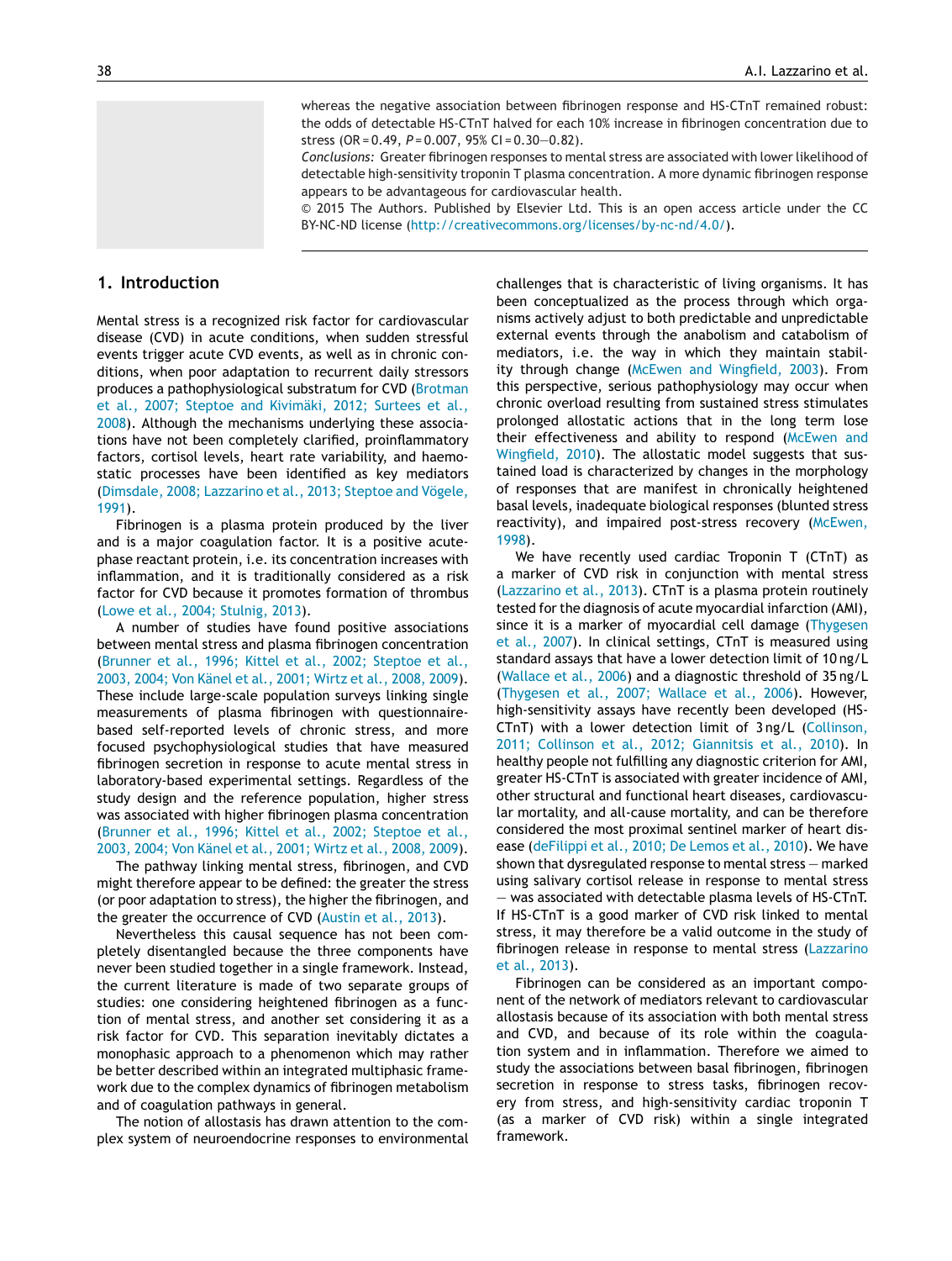#### <span id="page-2-0"></span>**2. Methods**

#### **2.1. Study design**

Our study involved participants drawn from the Whitehall II epidemiological cohort ([Marmot](#page-11-0) et [al.,](#page-11-0) [1991\)](#page-11-0) for psychophysiological testing between 2006 and 2008 [\(Hamer](#page-10-0) et [al.,](#page-10-0) [2010\).](#page-10-0) The criteria for entry into the study included no history or objective signs of clinical or subclinical CVD, no previous diagnosis or treatment for hypertension, inflammatory diseases, allergies, or kidney disease. CVD was defined as prior myocardial infarction, stable or unstable angina, revascularization procedure, heart failure, transient ischaemic attack, stroke, or electrocardiographic abnormalities (resting 12-lead electrocardiograms were taken). This information was confirmed by a telephone interview and verified from clinical data collected from the previous seven phases of the Whitehall II study. Volunteers were of white European origin, aged 53—76 years, and 56.5% were in full-time employment. Selection was stratified by grade of employment (current or most recent) to include higher and lower socioeconomic status participants. From the initially invited participants (*n* = 1169), 27.6% were not eligible (mainly because of prescribed medications) and 25.9% declined to take part. Participants were prohibited from using any anti-histamine or anti-inflammatory medication 7 days before testing and were rescheduled if they reported colds or other infections on the day of testing. Participants gave full informed consent to participate in the study and ethical approval was obtained from the UCLH committee on the Ethics of Human Research.

#### **2.2. Data collection**

We carried out psychophysiological stress testing in either the morning or afternoon in a light temperature-controlled laboratory. This procedure was based on a protocol previously used in this laboratory ([Steptoe](#page-11-0) et [al.,](#page-11-0) [2002\).](#page-11-0) Participants were instructed to refrain from drinking caffeinated beverages or smoking for at least 2 h before the study and not to have performed vigorous physical activity or consumed alcohol the previous evening. Venipuncture was performed using a butterfly needle that was inserted before the beginning of the session and removed after the end of it. After a 30 min rest period from needle insertion, baseline blood pressure (using an automated UA-779 digital monitor) was taken as well as saliva and blood samples. Two behavioural tasks, designed to induce mental stress, were then administered in random order. The tasks were a computerized version of the Stroop task and mirror tracing, both of which have been used extensively in psychophysiological research ([Steptoe](#page-11-0) et [al.,](#page-11-0) [2002\).](#page-11-0) The tasks each lasted for 5 min. Saliva and blood samples were then collected immediately and at 45 min after the tasks. The saliva samples were collected using Salivettes (Sarsted, Leicester, UK), which were stored at -30 °C until analysis. Levels of cortisol were assessed using a time resolved immunoassay with fluorescence detection, at the University of Dresden. The intra- and inter-assay coefficients of variation were less than 8%. We assayed plasma IL-6 using a Quantikine® high sensitivity two-site enzyme-linked immunosorbent assay (ELISA) from R&D Systems (Oxford, UK). The sensitivity of the assay ranged from 0.016 to 0.110 pg/ml and the intra and inter assay coefficients of variation (CV) were 7.3% and 7.7% respectively. C-reactive protein (CRP) was measured using high-sensitivity ELISA (R&D Systems, Oxford, UK; CVs <8%). Monocyte chemotactic protein-1 (MCP-1) was assayed using the Magnetic Luminex Performance Assay Human CCL2/MCP-1 multiplexed IL-1RA kit (R&D Systems®) read on a Luminex 200 (Bio-Rad®) with a CV <8%. Von Willebrand factor (vWF) was determined using a double sandwiched antibody enzyme-linked immunoassay (Dako-Cytomation Ltd., Cambridge, UK; CVs <5%) and fibrinogen by an automated Clauss assay in a MDA-180 coagulometer (Organon Teknika, Cambridge, UK) using the manufacturer's reagents and the International fibrinogen standard (interand intra-individual CV is 8%) ([Gaffney](#page-10-0) [and](#page-10-0) [Wong,](#page-10-0) [1992\).](#page-10-0)

We measured cardiac troponin T plasma concentration at 75 min after the end of the mental stress task using a highly sensitive assay on an automated platform (Elecsys 2010 Troponin T hs STAT, Roche Diagnostics). The lower detection limit was 3 ng/L with a reported 99th percentile value in apparently healthy individuals of 13.5 ng/L, at which the inter- and intra-individual CV is 9%, confirmed by in-house studies ([Collinson,](#page-10-0) [2011;](#page-10-0) [Collinson](#page-10-0) et [al.,](#page-10-0) [2012;](#page-10-0) [Giannitsis](#page-10-0) et [al.,](#page-10-0) [2010\).](#page-10-0)

We assessed coronary artery calcification (CAC) in separate sessions using electron beam computed tomography (GE Imatron C-150, San Francisco, CA, USA) as previously described [\(Anand](#page-10-0) et [al.,](#page-10-0) [2007\).](#page-10-0) In brief, 40 contiguous 3 mm slices were obtained during a single breath-hold starting at the carina and proceeding to the level of the diaphragm. Scan time was 100 ms/slice, synchronized to 40% of the R—R interval. Agatston and volumetric calcium scores were calculated to quantify the extent of CAC by a single experienced investigator blinded to the psychophysiological and clinical data on an Aquarius workstation (TeraRecon Inc., San Mateo, CA, USA). Since calcified volume was very highly correlated with Agatston score (Spearman's rho = 0.99), we present data for Agatston score only.

Participants reported current smoking levels, weekly alcohol intake (units per week), employment grade (as a marker of social position), and hours of moderate or vigorous physical activity per week. We measured height and weight in light clothing for the calculation of body mass index (BMI) as  $kg/m<sup>2</sup>$ . Fasting blood samples were taken during a separate clinical assessment. Total and high-density lipoprotein (HDL) cholesterol and triglycerides were measured within 72 h in serum stored at 4 ℃ using enzymatic colorimetric methods. Lowdensity lipoprotein (LDL) cholesterol was derived using the Friedewald equation ([Warnick](#page-11-0) et [al.,](#page-11-0) [1990\).](#page-11-0) Glucose homeostasis was assessed from glycated haemoglobin (HbA1C) concentration, assayed using boronate affinity chromatography, a combination of boronate affinity and liquid chromatography.

#### **2.3. Data analysis**

We checked the data for missing, inconsistent, and duplicate information, as well as normality and digit preference for continuous variables.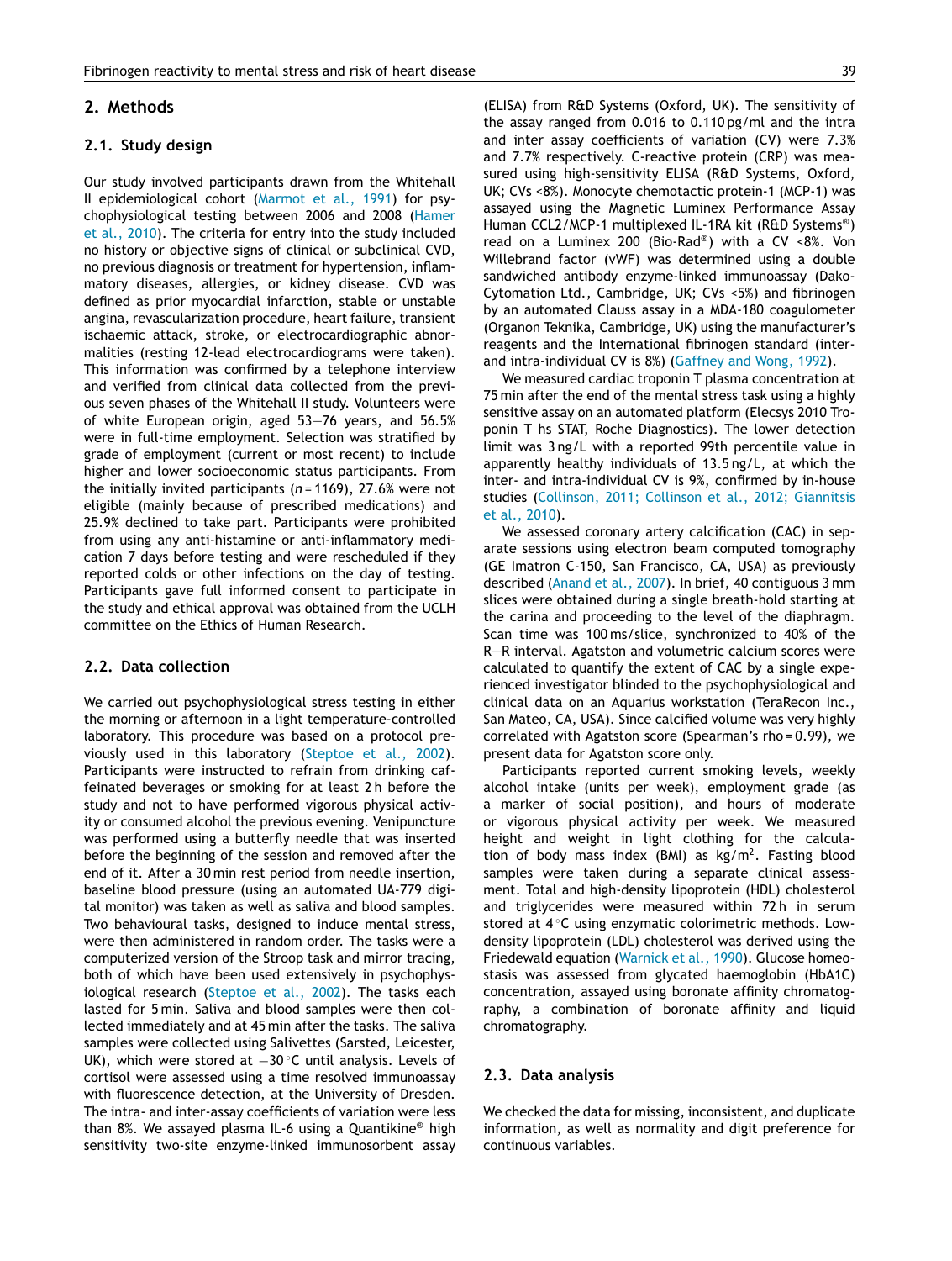We quantified the fibrinogen response to stress as the proportional increase in fibrinogen plasma concentration after the stress task ([immediate-post-task minus pre-task]/pretask). Similarly, we quantified the fibrinogen recovery from stress as the proportional decrease in fibrinogen after the stress task ([immediate-post-task minus 45 minpost-task]/immediate-post-task). Agatston CAC score had a right-skewed distribution and for some analyses was transformed into an ordered categorical variable with four categories (cut-offs at 0, 100, and 400).

We conducted bivariate analyses and calculated *P* values using the likelihood ratio test. We then used three separate sets of multiple logistic regression models to examine the association between detectable HS-CTnT (outcome) with either baseline fibrinogen or fibrinogen stress response or fibrinogen recovery (alternative exposure variables). Fibrinogen response or recovery may differ according to baseline levels, so this parameter was included as a covariate when they were the exposure variable. We also adjusted for demographics such as age, gender, and employment grade, and for health behaviours such as smoking and alcohol intake because they are related to CVD and may confound the association between fibrinogen and CVD. We also took into account clinical variables that are known to be linked with CVD such as BMI, blood pressure, glycated haemoglobin (HbA1c), triglycerides, LDL, and total cholesterol/HDL ratio. Moreover, we adjusted for baseline and response values of circulating markers of inflammation and endothelial dysfunction such as CRP, cortisol, IL-6, vWF, and MCP-1 to account for vascular inflammation and endothelial dysfunction. Finally, we adjusted for Agatston CAC score to examine whether the association between fibrinogen and HS-CTnT was independent of underlying coronary atherosclerosis. We evaluated the extent of multicollinearity among covariates by computing one-to-one correlation coefficients and by examining variance inflation factors (VIF) [\(''Regression](#page-11-0) [with](#page-11-0) [Stata](#page-11-0) [Web](#page-11-0) [Book:](#page-11-0) [Chapter](#page-11-0) [2](#page-11-0) [—](#page-11-0) [Regression](#page-11-0) [Diagnostics,''](#page-11-0) [n.d.\).](#page-11-0)

We performed several sensitivity analyses: we considered stress response and recovery as absolute changes in fibrinogen concentration rather than relative (the Spearman's rho coefficient of correlation between the two approaches was 0.98 for stress response and 0.99 for stress recovery); we adjusted for CAC using a continuous natural logarithmic scale (before the log-transformation, zero values were recoded to values equal to the half of the smallest value in the dataset); we repeated the analyses of stress responses and recovery without adjusting for baseline values of fibrinogen; we restricted the analysis to participants with no CAC; after having fitted the final models we carried out a backward stepwise estimation to eliminate unnecessary covariates (*P* value for retention = 0.05 or less); given the elevated number of undetectable values for HS-CTnT, we have transformed that measure into an ordered categorical variable scoring zero for undetectable levels (<3 ng/L), one for detectable levels up to 5.63 ng/L (median value for detectable levels), and two for detectable levels above 5.63 ng/L, and used multinomial logistic regression and linear regression instead of logistic regression.

Additional analyses involved blood pressure response and heart rate response as possible determinants of HS-CTnT detection.

#### 40 A.I. Lazzarino et al.

#### **3. Results**

A total of 543 people participated in the study, but 52 (9.6%) had missing information for HS-CTnT or fibrinogen due to insufficient blood samples and were therefore removed. The final analytic sample comprised 491 disease-free participants aged 62.9 years on average (standard deviation  $[s.d.] = 5.7$ ) of whom  $54.1%$  were men. The excluded participants did not differ significantly from the main sample in any covariates. The mean fibrinogen concentration at baseline was 314.1 mg/dL (s.d. = 61.6), and on average increased to the value of  $330.1 \text{ mg/dL}$  (s.d. = 65.9) in response to the stress task, and then decreased during the recovery period to the mean value of 321.9 mg/dL (s.d. = 65.0) measured at 45 min post task. There was considerable inter-individual variation in fibrinogen response and recovery: the average fibrinogen increase in response to the stress tasks was  $5.1\%$  (s.d. = 7.3) with values ranging from −30.5% to +57.6% (therefore for some individuals fibrinogen plasma concentration decreased in response to the stress tasks), and the average decrease in fibrinogen during the recovery period was 2.3% (s.d. = 7.8) with values ranging from  $-68.5%$  to +23.1% (therefore for some individuals fibrinogen plasma concentration increased during the resting period). The prevalence of detectable levels of HS-CTnT concentrations was 17.1% (95% confidence interval  $[C1] = 13.8\% - 20.5\%$ .

In unadjusted analysis, people with detectable levels of HS-CTnT appeared to have on average higher levels of baseline fibrinogen and flatter profile to the mental stress test, i.e. blunted response and slower recovery (Fig. 1).

[Table](#page-4-0) 1 describes the sample according to baseline fibrinogen. People with higher fibrinogen tended to be older, of lower socio-economic status as defined by grade of employment, were more likely to be female, smoker, and low alcohol consumers, and also tended to have higher levels of clinical and inflammatory factors such as BMI, blood pressure, glycated haemoglobin, LDL, total cholesterol, CRP,



**Figure 1** Mean concentration of fibrinogen in the peripheral blood plasma, measured at baseline (before the stress task), immediately after the stress task (response values), and following a 45 min rest period (recovery) in people with (*n* = 407) and without (*n* = 84) detectable levels of HS-CTnT peripheral blood plasma concentration, for 491 disease-free participants drawn from the Whitehall II epidemiological cohort between 2006 and 2008 in United Kingdom.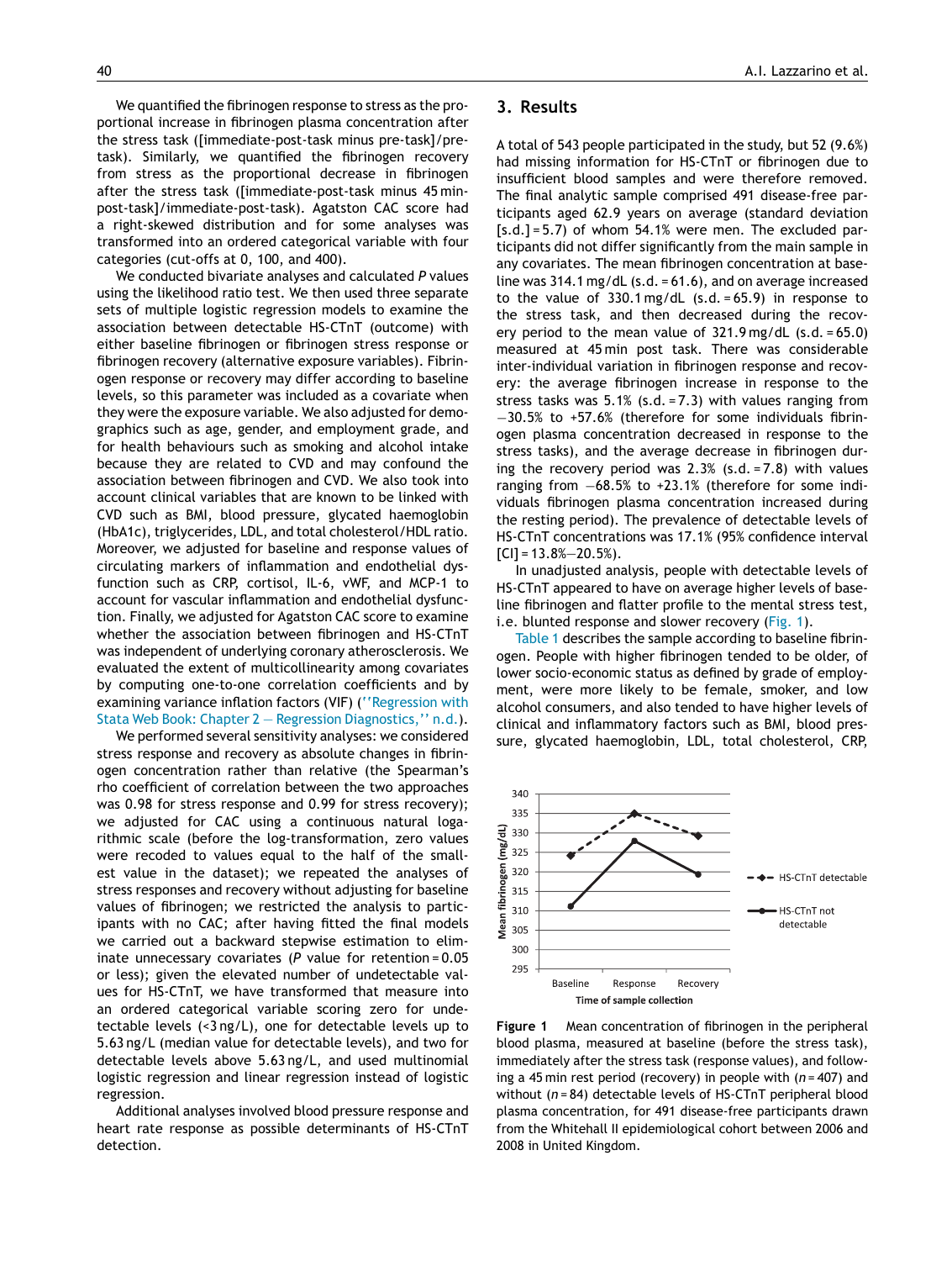<span id="page-4-0"></span>**Table 1** Characteristics of the study sample by tertiles of plasma fibrinogen concentration measured at baseline, for 491 disease-free participants drawn from the Whitehall II epidemiological cohort between 2006 and 2008 in United Kingdom.

| Factor and category                                                  |         |            |        | $\boldsymbol{P}$<br>Tertiles of plasma fibrinogen at baseline |         |            |         |
|----------------------------------------------------------------------|---------|------------|--------|---------------------------------------------------------------|---------|------------|---------|
|                                                                      | Lowest  |            | Medium |                                                               | Highest |            |         |
| Age (mean years $\pm$ s.d.)                                          | 62.4    | $\pm 5.2$  | 62.9   | $\pm 5.6$                                                     | 63.6    | $\pm 6.2$  | 0.001   |
| Male $(\%)$                                                          | 66.1    |            | 50.6   |                                                               | 46.6    |            | < 0.001 |
| Latest grade of employment (%)                                       |         |            |        |                                                               |         |            |         |
| Higher                                                               | 42.5    |            | 40.7   |                                                               | 33.5    |            | < 0.001 |
| Intermediate                                                         | 42.5    |            | 39.0   |                                                               | 35.8    |            |         |
| Lower                                                                | 14.9    |            | 20.3   |                                                               | 30.7    |            |         |
| Current smoker (%)                                                   | 3.4     |            | 4.1    |                                                               | 9.1     |            | < 0.001 |
| Alcohol consumption (%)                                              |         |            |        |                                                               |         |            |         |
| No alcohol                                                           | 9.8     |            | 15.7   |                                                               | 21.6    |            | 0.005   |
| Below recommended levels                                             | 74.7    |            | 73.3   |                                                               | 65.3    |            |         |
| Above recommended levels                                             | 15.5    |            | 11.0   |                                                               | 13.1    |            |         |
| Hours of physical activity per week (%)                              |         |            |        |                                                               |         |            |         |
| $<$ 1 $h$                                                            | 22.1    |            | 24.1   |                                                               | 24.4    |            | 0.559   |
| $1 - 4h$                                                             | 29.7    |            | 36.7   |                                                               | 30.2    |            |         |
| $5 - 7h$                                                             | 23.8    |            | 21.7   |                                                               | 22.7    |            |         |
| >7h                                                                  | 24.4    |            | 17.5   |                                                               | 22.7    |            |         |
| Body mass index (mean kg/m <sup>2</sup> $\pm$ s.d.)                  | 24.6    | $\pm$ 3.2  | 25.6   | $\pm 3.8$                                                     | 27.2    | $\pm 4.3$  | < 0.001 |
| Systolic blood pressure (mean mmHg $\pm$ s.d.)                       | 127.0   | $\pm$ 14.7 | 130.4  | ±16.4                                                         | 129.6   | ±16.3      | 0.123   |
| Diastolic blood pressure (mean mmHg $\pm$ s.d.)                      | 68.2    | $\pm$ 8.2  | 70.5   | $\pm 8.7$                                                     | 70.5    | $\pm$ 9.2  | 0.015   |
| Glycated haemoglobin (mean $% \pm s.d.$ )                            | 5.4     | $\pm 0.6$  | 5.5    | $\pm 0.4$                                                     | 5.5     | $\pm 0.4$  | 0.001   |
| Triglycerides (median $g/L \pm IQR$ )                                | 1.2     | $\pm 0.8$  | 1.2    | $\pm 1.0$                                                     | 1.2     | $\pm 0.7$  | 0.761   |
| HDL (mean mmol/ $L \pm s.d.$ )                                       | 1.7     | $\pm 0.5$  | 1.7    | $\pm 0.5$                                                     | 1.7     | $\pm 0.5$  | 0.661   |
| LDL (mean mmol/ $L \pm s.d.$ )                                       | 2.9     | $\pm 0.8$  | 3.0    | $\pm 0.8$                                                     | 3.1     | $\pm 1.0$  | 0.013   |
| Total cholesterol (mean mmol/ $L \pm s.d.$ )                         | 5.2     | $\pm 0.9$  | 5.3    | $\pm 0.9$                                                     | 5.4     | ±1.0       | 0.043   |
| Total cholesterol/HDL ratio (mean $\pm$ s.d)                         | 3.3     | $\pm 1.0$  | 3.4    | ±1.1                                                          | 3.5     | ±1.2       | 0.074   |
| C-reactive protein (median mg/L $\pm$ IQR)                           | 0.6     | $\pm 0.7$  | 1.0    | ±1.1                                                          | 1.7     | $\pm 2.2$  | < 0.001 |
| Salivary cortisol (mean $nmol/L \pm s.d.$ )                          | 6.8     | $\pm 5.1$  | 6.4    | $\pm 3.8$                                                     | 6.3     | $\pm 4.0$  | 0.566   |
| IL-6 (median $pg/ml \pm IQR$ )                                       | 0.9     | $\pm 0.5$  | 1.1    | $\pm 0.8$                                                     | 1.4     | ±1.1       | < 0.001 |
| Von Willebrand factor (mean $% \pm s.d.$ )                           | 96.3    | $\pm$ 35.3 | 102.9  | $\pm 36.9$                                                    | 114.4   | ±44.1      | 0.001   |
| MCP-1 (median $pg/mL \pm IQR$ )                                      | 134.8   | $\pm 58.7$ | 138.4  | $\pm 54.5$                                                    | 141.8   | $\pm 61.6$ | 0.492   |
| Fibrinogen (mean mg/dL $\pm$ s.d.)                                   | 251.8   | $\pm 24.7$ | 308.7  | $\pm$ 13.2                                                    | 380.9   | $\pm 46.5$ |         |
| Salivary cortisol response (mean %                                   | 15.1    | $\pm 65.4$ | 16.7   | $\pm 53.5$                                                    | 17.7    | $\pm 60.2$ | 0.520   |
| increase $\pm$ s.d.)                                                 |         |            |        |                                                               |         |            |         |
| IL-6 response (mean % increase $\pm$ s.d.)                           | 46.2    | $\pm 74.3$ | 34.7   | ±44.9                                                         | 35.5    | $\pm 59.8$ | 0.212   |
| Von Willebrand factor response (mean %                               | 7.1     | $\pm 22.6$ | 4.3    | $\pm 20.7$                                                    | 3.7     | ±18.5      | 0.554   |
| increase $\pm$ s.d.)                                                 |         |            |        |                                                               |         |            |         |
| MCP-1 response (mean % increase $\pm$ s.d.)                          | 8.6     | $\pm 24.5$ | 9.2    | $\pm 23.8$                                                    | 5.8     | $\pm 20.6$ | 0.325   |
| Fibrinogen response (mean % increase $\pm$ s.d.)                     | $6.6\,$ | $\pm 8.0$  | 4.5    | $\pm 7.2$                                                     | 4.3     | $\pm 6.5$  | 0.001   |
| Fibrinogen recovery (mean % decrease $\pm$ s.d.)                     | 2.6     | $\pm 8.5$  | 2.3    | ±7.6                                                          | 2.0     | $\pm 7.5$  | 0.363   |
| Agatston coronary calcium score<br>$(\%)$                            |         |            |        |                                                               |         |            |         |
| None                                                                 | 40.8    |            | 44.8   |                                                               | 44.3    |            | 0.513   |
| ~100                                                                 | 35.6    |            | 32.6   |                                                               | 29.5    |            |         |
| ~400                                                                 | 15.5    |            | 15.7   |                                                               | 12.5    |            |         |
| $400+$                                                               | 8.0     |            | 7.0    |                                                               | 13.6    |            |         |
| HS-CTnT detectable $($ >3 ng/L) $%$                                  | 13.9    |            | 17.4   |                                                               | 19.6    |            | 0.072   |
| HS-CTnT concentration if detectable (geom.<br>mean $ng/L \pm s.d.$ ) | 6.7     | ±1.8       | $6.0$  | $\pm 1.5$                                                     | 6.7     | $\pm 2.0$  | 0.578   |

*P* values were computed using the likelihood ratio test. All variables were measured at baseline with the exception of response variables (calculated as the proportional increase from baseline to immediately post task) and fibrinogen recovery (calculated as the proportional decrease from immediate post task to 45 min post task). HS-CTnT was measured at 75 min post task. Tertiles of plasma fibrinogen at baseline (mg/dL): lowest = from 166 to 283; medium = from 284 to 330; highest = from 331 to 573. IQR = interquartile range.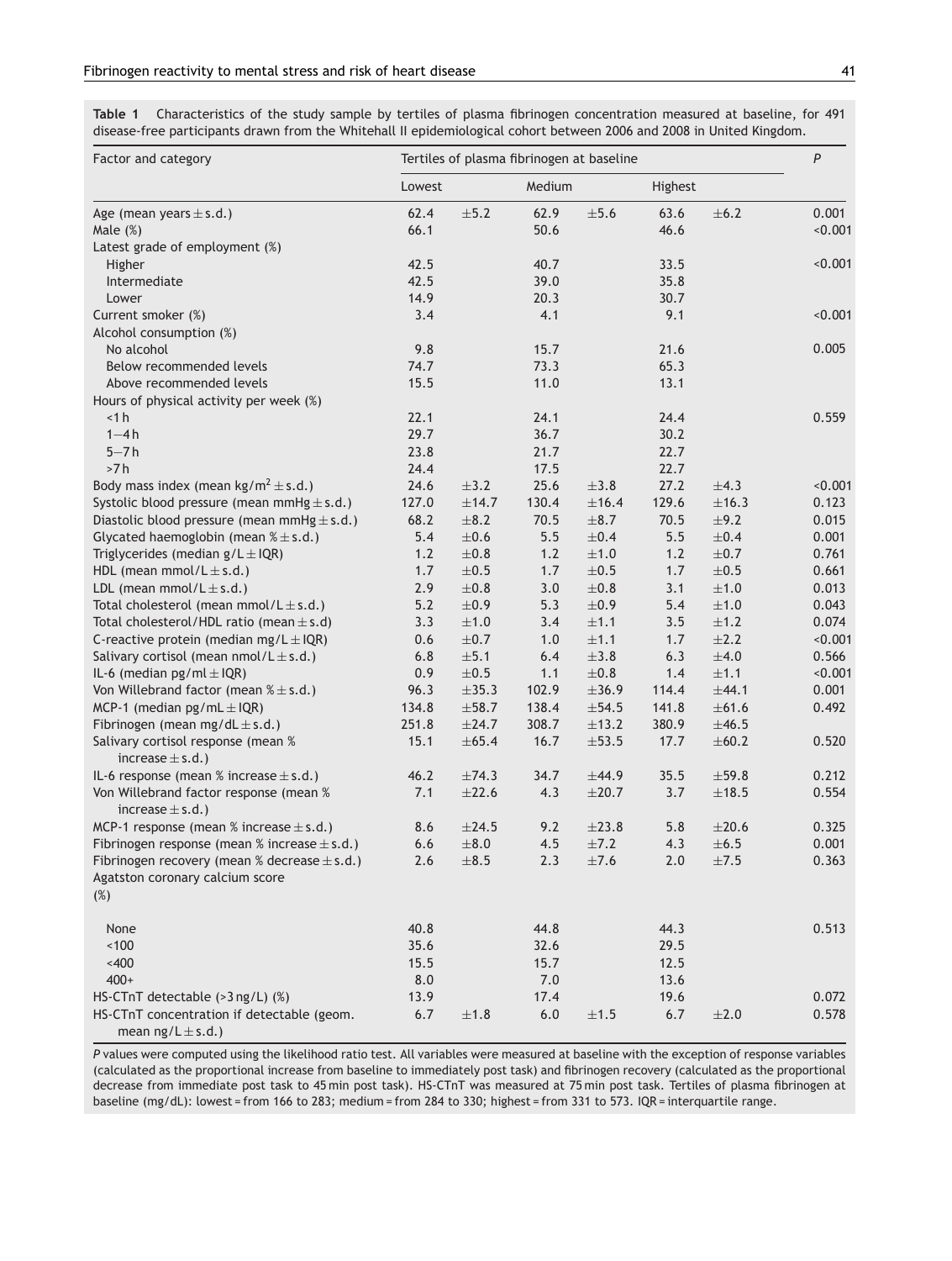<span id="page-5-0"></span>Table 2 Characteristics of the study sample by tertiles of plasma fibrinogen response to mental stress task (proportional increase from immediate pre task to immediate post task), for 491 disease-free participants drawn from the Whitehall II epidemiological cohort between 2006 and 2008 in United Kingdom.

| Factor and category                                                  |        | (proportional increase) |        | Tertiles of plasma fibrinogen response |         |            | $P$ value |
|----------------------------------------------------------------------|--------|-------------------------|--------|----------------------------------------|---------|------------|-----------|
|                                                                      | Lowest |                         | Medium |                                        | Highest |            |           |
| Age (mean years $\pm$ s.d.)                                          | 63.2   | $\pm 6.0$               | 62.8   | $\pm 5.5$                              | 62.9    | $\pm 5.5$  | 0.279     |
| Male $(\%)$                                                          | 55.3   |                         | 53.2   |                                        | 55.0    |            | 0.813     |
| Latest grade of employment (%)                                       |        |                         |        |                                        |         |            |           |
| Higher                                                               | 38.8   |                         | 39.2   |                                        | 38.0    |            | 0.383     |
| Intermediate                                                         | 39.4   |                         | 36.3   |                                        | 40.9    |            |           |
| Lower                                                                | 21.8   |                         | 24.6   |                                        | 21.1    |            |           |
| Current smoker (%)                                                   | 5.9    |                         | 4.7    |                                        | 6.4     |            | 0.470     |
| Alcohol consumption (%)                                              |        |                         |        |                                        |         |            |           |
| No alcohol                                                           | 17.6   |                         | 14.6   |                                        | 15.2    |            | 0.832     |
| Below recommended levels                                             | 65.9   |                         | 74.3   |                                        | 73.1    |            |           |
| Above recommended levels                                             | 16.5   |                         | 11.1   |                                        | 11.7    |            |           |
| Hours of physical activity per week (%)                              |        |                         |        |                                        |         |            |           |
| < 1 h                                                                | 24.6   |                         | 20.4   |                                        | 25.9    |            | 0.793     |
| $1 - 4h$                                                             | 38.3   |                         | 29.3   |                                        | 28.3    |            |           |
| $5 - 7h$                                                             | 19.8   |                         | 25.1   |                                        | 23.5    |            |           |
| >7h                                                                  | 17.4   |                         | 25.1   |                                        | 22.3    |            |           |
| Body mass index (mean kg/m <sup>2</sup> $\pm$ s.d.)                  | 26.3   | $\pm$ 3.7               | 25.7   | $\pm 4.3$                              | 25.5    | $\pm$ 3.7  | 0.294     |
| Systolic blood pressure (mean mmHg $\pm$ s.d.)                       | 129.7  | ±15.4                   | 128.8  | ±17.6                                  | 128.8   | ±14.8      | 0.565     |
| Diastolic blood pressure (mean mmHg $\pm$ s.d.)                      | 70.7   | $\pm 8.6$               | 69.3   | $\pm 8.3$                              | 69.3    | $\pm$ 9.2  | 0.157     |
| Glycated haemoglobin (mean $% \pm s.d.$ )                            | 5.5    | $\pm 0.7$               | 5.5    | $\pm 0.3$                              | 5.4     | $\pm 0.4$  | 0.072     |
| Triglycerides (median $g/L \pm IQR$ )                                | 1.3    | $\pm 0.9$               | 1.1    | $\pm 0.8$                              | 1.2     | $\pm 0.8$  | 0.480     |
| HDL (mean mmol/ $L \pm s.d.$ )                                       | 1.6    | $\pm 0.5$               | 1.7    | $\pm 0.4$                              | 1.7     | $\pm 0.5$  | 0.947     |
| LDL (mean mmol/ $L \pm s.d.$ )                                       | 3.1    | $\pm 0.9$               | 2.9    | $\pm 0.8$                              | 3.0     | $\pm 0.8$  | 0.253     |
| Total cholesterol (mean mmol/ $L \pm s.d.$ )                         | 5.4    | $\pm 1.0$               | $5.2$  | $\pm 0.8$                              | 5.3     | $\pm 0.9$  | 0.130     |
| Total cholesterol/HDL ratio (mean $\pm$ s.d)                         | 3.6    | ±1.2                    | 3.2    | $\pm 0.9$                              | 3.4     | ±1.1       | 0.221     |
| C-reactive protein (median mg/L $\pm$ IQR)                           | 1.0    | $\pm 1.3$               | 1.1    | ±1.5                                   | 0.9     | $\pm 1.2$  | 0.683     |
| Salivary cortisol (mean $nmol/L \pm s.d.$ )                          | 6.2    | $\pm$ 3.7               | 6.8    | $\pm 4.8$                              | 6.3     | $\pm$ 3.7  | 0.935     |
| IL-6 (median $pg/ml \pm IQR$ )                                       | 1.2    | $\pm 0.7$               | 1.1    | $\pm 0.9$                              | 1.1     | $\pm 0.7$  | 0.095     |
| Von Willebrand factor (mean $% \pm s.d.$ )                           | 105.6  | $\pm$ 39.9              | 107.4  | $\pm 40.0$                             | 100.1   | $\pm 38.2$ | 0.264     |
| MCP-1 (median $pg/mL \pm IQR$ )                                      | 143.5  | $\pm$ 59.3              | 138.5  | $\pm 57.4$                             | 128.7   | $\pm 59.4$ | 0.040     |
| Fibrinogen (mean mg/dL $\pm$ s.d.)                                   | 321.6  | $\pm 57.6$              | 320.8  | $\pm 59.8$                             | 302.0   | $\pm 65.8$ | 0.001     |
| Salivary cortisol response (mean %<br>increase $\pm$ s.d.)           | 16.1   | $\pm$ 54.2              | 17.7   | $\pm 60.3$                             | 14.9    | $\pm 65.3$ | 0.711     |
| IL-6 response (mean % increase $\pm$ s.d.)                           | 40.1   | $\pm 60.7$              | 35.1   | $\pm 53.5$                             | 41.3    | $\pm 68.8$ | 0.329     |
| Von Willebrand factor response (mean %                               | 2.8    | $\pm 22.2$              | 3.9    | ±19.4                                  | 8.4     | ±19.8      | < 0.001   |
| increase $\pm$ s.d.)                                                 |        |                         |        |                                        |         |            |           |
| MCP-1 response (mean % increase $\pm$ s.d.)                          | 9.4    | $\pm 24.3$              | 5.9    | $\pm$ 19.8                             | 7.7     | $\pm 24.0$ | 0.014     |
| Fibrinogen response (mean % increase $\pm$ s.d.)                     | $-1.9$ | ±5.1                    | 5.0    | ±1.4                                   | 12.2    | $\pm 5.8$  |           |
| Fibrinogen recovery (mean % decrease $\pm$ s.d.)                     | $-1.7$ | ±10.5                   | 3.2    | $\pm 4.6$                              | $5.2$   | $\pm 5.4$  | < 0.001   |
| Agatston coronary calcium score (%)                                  |        |                         |        |                                        |         |            |           |
| None                                                                 | 41.2   |                         | 46.2   |                                        | 43.9    |            | 0.340     |
| ~100                                                                 | 32.4   |                         | 31.6   |                                        | 32.7    |            |           |
| $~<$ 400                                                             | 15.3   |                         | 12.9   |                                        | 15.8    |            |           |
| $400+$                                                               | 11.2   |                         | 9.4    |                                        | 7.6     |            |           |
| HS-CTnT detectable $($ >3 ng/L) $%$                                  | 21.6   |                         | 19.2   |                                        | 10.5    |            | 0.007     |
| HS-CTnT concentration if detectable (geom.<br>mean $ng/L \pm s.d.$ ) | 6.7    | ±1.6                    | 6.7    | $\pm 2.0$                              | 5.5     | $\pm 1.5$  | 0.393     |

*P* values were computed using the likelihood ratio test. All variables were measured at baseline with the exception of response variables (calculated as the proportional increase from baseline to immediately post task) and fibrinogen recovery (calculated as the proportional decrease from immediate post task to 45 min post task). HS-CTnT was measured at 75 min post task. Tertiles of plasma fibrinogen response (%): lowest = from −30.5 to 2.6; medium = from 2.7 to 7.4; highest = from 7.4 to 57.6.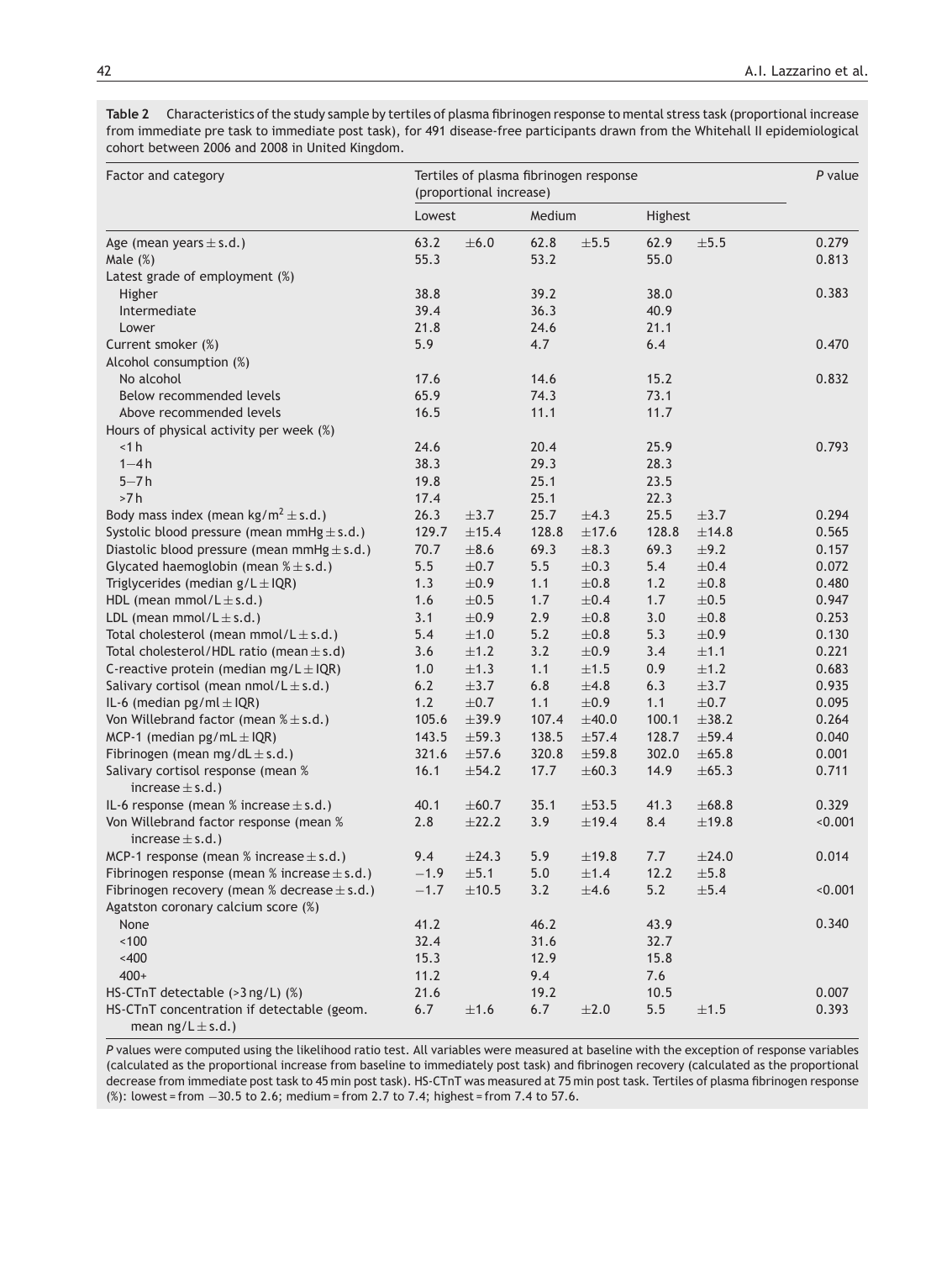<span id="page-6-0"></span>**Table 3** Characteristic of the study sample by tertiles of plasma fibrinogen recovery to mental stress task (proportional decrease from immediate post task to 45 min post task), for 491 disease-free participants drawn from the Whitehall II epidemiological cohort between 2006 and 2008 in United Kingdom.

| Factor and category                                 |        | (proportional decrease) |        | Tertiles of plasma fibrinogen recovery |         |            | $P$ value |
|-----------------------------------------------------|--------|-------------------------|--------|----------------------------------------|---------|------------|-----------|
|                                                     | Lowest |                         | Medium |                                        | Highest |            |           |
| Age (mean years $\pm$ s.d.)                         | 63.9   | $\pm 6.1$               | 62.8   | $\pm 5.7$                              | 62.3    | $\pm 5.1$  | 0.115     |
| Male $(\%)$                                         | 51.5   |                         | 55.6   |                                        | 56.4    |            | 0.881     |
| Latest grade of employment (%)                      |        |                         |        |                                        |         |            |           |
| Higher                                              | 41.5   |                         | 39.2   |                                        | 35.5    |            | 0.428     |
| Intermediate                                        | 39.2   |                         | 33.9   |                                        | 43.0    |            |           |
| Lower                                               | 19.3   |                         | 26.9   |                                        | 21.5    |            |           |
| Current smoker (%)                                  | 6.4    |                         | 7.0    |                                        | 3.5     |            | 0.085     |
| Alcohol consumption (%)                             |        |                         |        |                                        |         |            |           |
| No alcohol                                          | 15.2   |                         | 17.0   |                                        | 15.7    |            | 0.875     |
| Below recommended levels                            | 70.2   |                         | 72.5   |                                        | 70.3    |            |           |
| Above recommended levels                            | 14.6   |                         | 10.5   |                                        | 14.0    |            |           |
| Hours of physical activity per week (%)             |        |                         |        |                                        |         |            |           |
| < 1 h                                               | 25.4   |                         | 23.8   |                                        | 21.2    |            | 0.423     |
| $1 - 4h$                                            | 32.5   |                         | 33.9   |                                        | 29.1    |            |           |
| $5 - 7h$                                            | 20.1   |                         | 22.0   |                                        | 26.7    |            |           |
| >7h                                                 | 21.9   |                         | 20.2   |                                        | 23.0    |            |           |
| Body mass index (mean kg/m <sup>2</sup> $\pm$ s.d.) | 26.0   | ±4.1                    | 25.9   | $\pm$ 3.9                              | 25.5    | $\pm 3.8$  | 0.357     |
| Systolic blood pressure (mean mmHg $\pm$ s.d.)      | 128.6  | $\pm$ 15.2              | 128.8  | ±16.2                                  | 129.9   | ±16.5      | 0.934     |
| Diastolic blood pressure (mean mmHg $\pm$ s.d.)     | 69.4   | $\pm 7.9$               | 69.5   | $\pm$ 8.2                              | 70.3    | ±9.9       | 0.917     |
| Glycated haemoglobin (mean $% \pm s.d.$ )           | 5.5    | $\pm 0.6$               | 5.5    | $\pm 0.4$                              | 5.4     | $\pm 0.4$  | 0.895     |
| Triglycerides (median $g/L \pm IQR$ )               | 1.3    | $\pm 0.7$               | 1.2    | $\pm 0.8$                              | 1.0     | $\pm 0.9$  | 0.100     |
| HDL (mean mmol/ $L \pm s.d.$ )                      | 1.7    | $\pm 0.5$               | 1.7    | $\pm 0.5$                              | 1.6     | $\pm 0.4$  | 0.325     |
| LDL (mean mmol/ $L \pm s.d.$ )                      | 3.1    | $\pm 1.0$               | 2.9    | $\pm 0.7$                              | 3.0     | $\pm 0.8$  | 0.705     |
| Total cholesterol (mean mmol/ $L \pm s.d.$ )        | 5.4    | $\pm 1.0$               | $5.2$  | $\pm 0.8$                              | 5.3     | $\pm 0.9$  | 0.142     |
| Total cholesterol/HDL ratio (mean $\pm$ s.d)        | 3.5    | ±1.2                    | 3.4    | ±1.1                                   | 3.4     | $\pm 1.0$  | 0.825     |
| C-reactive protein (median mg/L $\pm$ IQR)          | 1.1    | $\pm 1.3$               | 1.1    | ±1.6                                   | 0.9     | ±1.1       | 0.178     |
| Salivary cortisol (mean $nmol/L \pm s.d.$ )         | 6.7    | $\pm 4.4$               | 6.5    | $\pm 4.4$                              | 6.1     | $\pm 3.5$  | 0.586     |
| IL-6 (median $pg/ml \pm IQR$ )                      | 1.2    | $\pm 0.8$               | 1.2    | $\pm 0.9$                              | $1.0$   | $\pm 0.7$  | 0.206     |
| Von Willebrand factor (mean $% \pm s.d.$ )          | 105.8  | $\pm 38.0$              | 105.9  | ±38.1                                  | 101.0   | $\pm 42.3$ | 0.230     |
| MCP-1 (median $pg/mL \pm IQR$ )                     | 145.3  | $\pm 55.2$              | 133.5  | $\pm 51.8$                             | 135.9   | $\pm 63.2$ | 0.015     |
| Fibrinogen (mean mg/dL $\pm$ s.d.)                  | 316.5  | $\pm 60.7$              | 323.3  | $\pm 63.7$                             | 304.6   | $\pm 59.6$ | 0.363     |
| Salivary cortisol response (mean %                  | 8.5    | $\pm 41.7$              | 17.3   | $\pm 66.8$                             | 22.9    | $\pm 67.3$ | 0.135     |
| increase $\pm$ s.d.)                                |        |                         |        |                                        |         |            |           |
| IL-6 response (mean % increase $\pm$ s.d.)          | 3.2    | ±16.1                   | 2.4    | ±14.1                                  | 0.9     | ±12.4      | 0.011     |
| Von Willebrand factor response (mean %              | 3.3    | $\pm 21.7$              | 5.7    | $\pm 24.6$                             | 7.1     | ±19.8      | 0.005     |
| increase $\pm$ s.d.)                                |        |                         |        |                                        |         |            |           |
| MCP-1 response (mean % increase $\pm$ s.d.)         | 12.6   | $\pm 29.4$              | 6.0    | $\pm$ 18.3                             | 4.3     | ±17.8      | < 0.001   |
| Fibrinogen response (mean % increase $\pm$ s.d.)    | 1.6    | $\pm 7.5$               | 5.5    | $\pm 5.4$                              | 8.4     | $\pm 7.2$  | < 0.001   |
| Fibrinogen recovery (mean % decrease $\pm$ s.d.)    | $-5.0$ | $\pm 8.7$               | 2.9    | $\pm 1.4$                              | 8.8     | $\pm 3.3$  |           |
| Agatston coronary calcium score (%)                 |        |                         |        |                                        |         |            |           |
| None                                                | 43.9   |                         | 45.0   |                                        | 42.4    |            | 0.999     |
| ~100                                                | 31.0   |                         | 33.9   |                                        | 31.4    |            |           |
| $<400$                                              | 16.4   |                         | 11.1   |                                        | 16.9    |            |           |
| $400+$                                              | 8.8    |                         | 9.9    |                                        | 9.3     |            |           |
| HS-CTnT detectable (>3 ng/L) (%)                    | 20.6   |                         | 17.6   |                                        | 12.9    |            | 0.365     |
| HS-CTnT concentration if detectable (geom.          | 5.5    | ±1.6                    | 6.7    | $\pm 1.8$                              | 7.4     | $\pm 2.0$  | 0.105     |
| mean $ng/L \pm s.d.$ )                              |        |                         |        |                                        |         |            |           |

*P* values were computed using the likelihood ratio test. All variables were measured at baseline with the exception of response variables (calculated as the proportional increase from baseline to immediately post task) and fibrinogen recovery (calculated as the proportional decrease from immediate post task to 45 min post task). HS-CTnT was measured at 75 min post task. Tertiles of plasma fibrinogen recovery (%): lowest = from −68.5 to 0.3; medium = from 0.4 to 5.2; highest = from 5.2 to 23.1.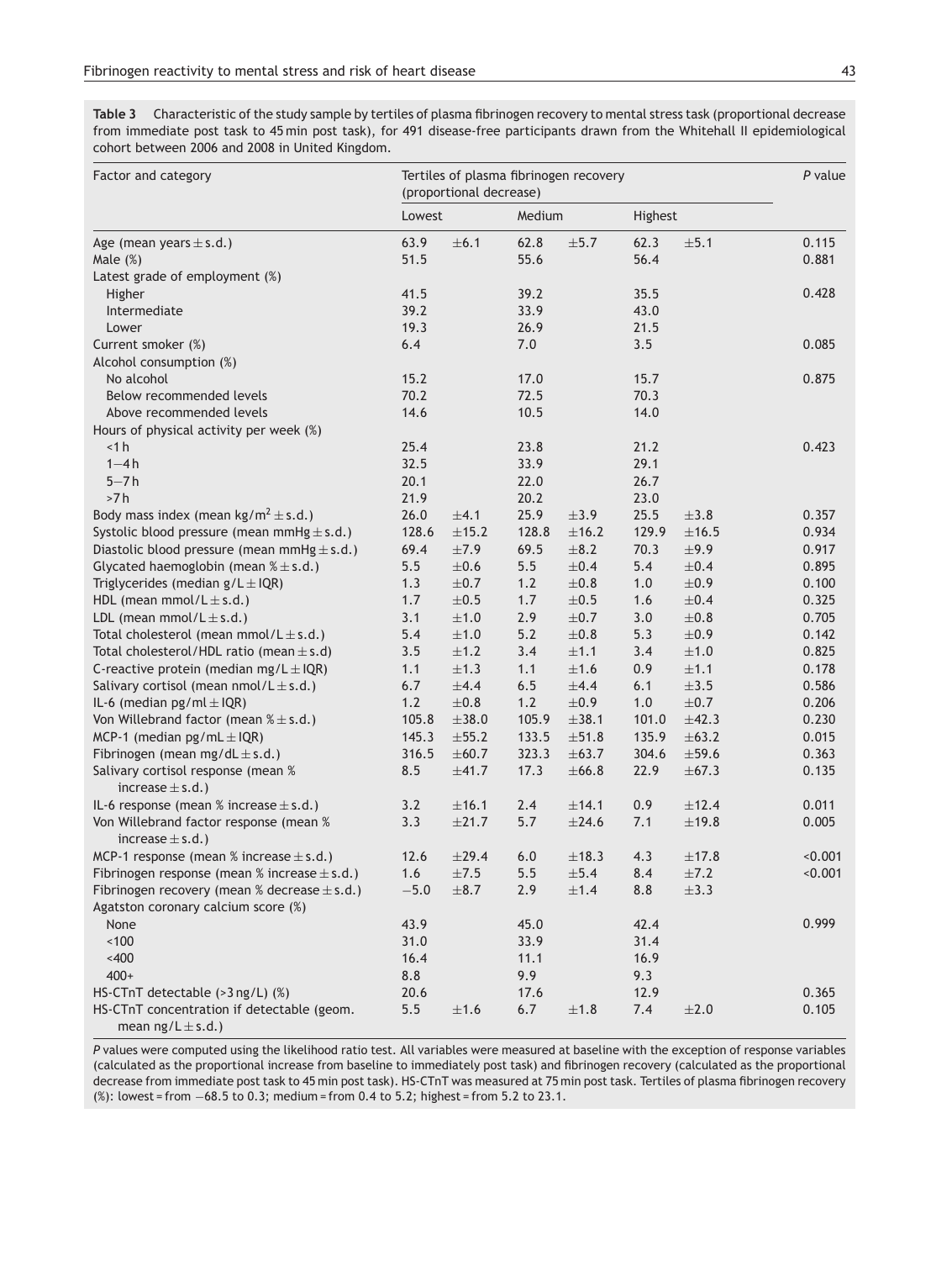IL-6, and vWF. Higher levels of baseline fibrinogen were also strongly associated with smaller increases (blunted responses) in fibrinogen after the mental stress tasks (*P* = 0.001) and were marginally associated with positive HS-CTnT values (*P* = 0.072).

[Table](#page-5-0) 2 shows the correlates of fibrinogen responses to mental stress tasks. In contrast to baseline, fibrinogen responses seemed to be independent from age, gender, and most of the other clinical and inflammatory covariates. Higher responses to stress were strongly associated with better recovery (*P* = 0.001) and with lower chances of testing positive for HS-CTnT (*P* = 0.007).

The correlates of individual differences in post-stress fibrinogen recovery are shown in [Table](#page-6-0) 3. Fibrinogen recovery rates appeared to be independent of most covariates, with the exceptions of MCP-1, IL-6, and vWf, and to be weakly associated with HS-CTnT ( $P = 0.365$ ).

[Table](#page-8-0) 4 summarizes the results from the logistic regressions on HS-CTnT. The marginally significant positive association between baseline fibrinogen concentration and HS-CTnT was eliminated after the adjustment for covariates. In contrast, the negative association between stress response and detectable HS-CTnT remained very similar to the crude association in terms of both effect size and statistical significance after adjustment for demographic factors, cardiovascular risk factors, neuroendocrine and inflammatory variables, and extent of coronary calcification: the odds of detectable HS-CTnT halved for each 10% increase in fibrinogen response to stress task (odds ratio [OR] = 0.49; *P* = 0.007; 95% CI = 0.30—0.82).

No pair of covariates had a correlation coefficient >0.30, with the following exceptions: systolic and diastolic blood pressure (0.70); LDL and total cholesterol/HDL ratio (0.62); triglycerides and total cholesterol/HDL ratio (0.62); CRP and BMI (0.53); CRP and baseline IL-6 (0.45). All covariates had VIFs <3. The exclusion of one or both components of the mentioned pairs of covariates did not change the results. All sensitivity analyses gave similar results to the main analyses.

The additional analyses involving blood pressure response and heart rate response as possible determinants of HS-CTnT detection, gave null findings: although systolic blood pressure increased on average by 35.7 mmHg (s.d. = 16.0) due to the stress tests, diastolic blood pressure by 16.8 mmHg  $(s.d. = 7.5)$ , and heart rate by 10.5  $(s.d. = 9.2)$  beats per minute, the increase in those parameters was not associated with positive values of HS-CTnT.

#### **4. Discussion**

This study confirms prior evidence showing an increase in plasma fibrinogen in response to mental stress. However, in contrast with the notion that larger fibrinogen stress responses may be pathogenic, our results suggest that greater increases have a physiological protective role for cardiovascular health such that people with flat morphology of reaction to mental stress seem to be less protected. Among the three phases, i.e. basal fibrinogen levels, stress reactivity, and post-stress recovery, the reactivity seems to be the more robust marker of allostatic adaptation, showing very large effect size, statistical significance, and independence from covariates.

We have also shown that a sequence of two brief moderately challenging mental stress tasks, which are specifically designed to mimic mild every-day-life stressors, can influence fibrinogen release into the blood stream very efficiently for some individuals and less efficiently for others, even if they are drawn from a well-defined, low-risk, disease-free population. It follows that if one-off measurements of plasma fibrinogen are sampled at unspecified time points without taking environmental factors into account and, moreover, in individuals from heterogeneous populations, they would show large intra-individual variation and, as a consequence, their use as markers of risk may be limited. Our results therefore explain why some other authors have not found robust associations between single measurements of fibrinogen and CVD. For example, Kaptoge et al. found that fibrinogen was associated with CVD but was marginally important in predictive models for CVD after the inclusion of the standard risk factors for CVD prediction ([Emerging](#page-10-0) [Risk](#page-10-0) [Factors](#page-10-0) [Collaboration](#page-10-0) et [al.,](#page-10-0) [2012;](#page-10-0) [Stulnig,](#page-10-0) [2013\).](#page-10-0) Similarly, Mendelian randomization studies that were focused on the genetic determinants of fibrinogen plasma concentration, and not on the reactivity, found no evidence for a causal relationship between fibrinogen levels and cardiac disease ([Keavney](#page-10-0) et [al.,](#page-10-0) [2006;](#page-10-0) [Ken-Dror](#page-10-0) et [al.,](#page-10-0) [2012\).](#page-10-0)

Thus the novelty of our analysis lies particularly in the fact that we have linked fibrinogen response to laboratoryinduced acute mental stress with a robust CVD outcome such as HS-CTnT. One previous study adopted a very similar approach but identified hypertension as the main clinical outcome and found a positive association between fibrinogen response and hypertension [\(Brydon](#page-10-0) [and](#page-10-0) [Steptoe,](#page-10-0) [2005\).](#page-10-0) We think that our new finding is not in contradiction with this previous study because hypertension is closely associated with mental stress ([Armario](#page-10-0) et [al.,](#page-10-0) [2003\)](#page-10-0) and is a more distal risk factor for CVD compared to HS-CTnT, which is a robust proximal marker of CVD.

Allostasis is a convenient framework within which to examine the association between mental stress and cardiovascular health. Unfortunately, in this study we could not explore what the actual causes of altered allostatic profile are. Stress reactivity seemed to be independent from age, gender, and other clinical and non-clinical factors related to CVD and to health in general. Also atherosclerosis seemed not to interfere with allostatic regulation, although it was found that tissue factor (extrinsic coagulation pathway) is present in the matrix of the necrotic core of the atherosclerotic plaque ([Wilcox](#page-11-0) et [al.,](#page-11-0) [1989\).](#page-11-0)

The prevalence of detectable HS-CTnT in our British sample was 17.1%, which is similar to levels reported (15.7%) in a nationally representative CVD-free population sample in USA [\(De](#page-10-0) [Lemos](#page-10-0) et [al.,](#page-10-0) [2010\).](#page-10-0)

Detectable HS-CTnT is associated with noncardiac conditions such as severe renal disease ([Irfan](#page-10-0) et [al.,](#page-10-0) [2012;](#page-10-0) [Sharma](#page-10-0) et [al.,](#page-10-0) [2006\)](#page-10-0) and, theoretically, our results could be due to confounding if patients with renal disease are more likely to test positive at mental stress tests. However, it is unlikely that this mechanism underlies our results since the study participants were free from any chronic conditions at the time of testing, as explained in Section [2.](#page-2-0)

Non-calcified coronary plaques are less detectable using cardiac computerized tomography and that may partly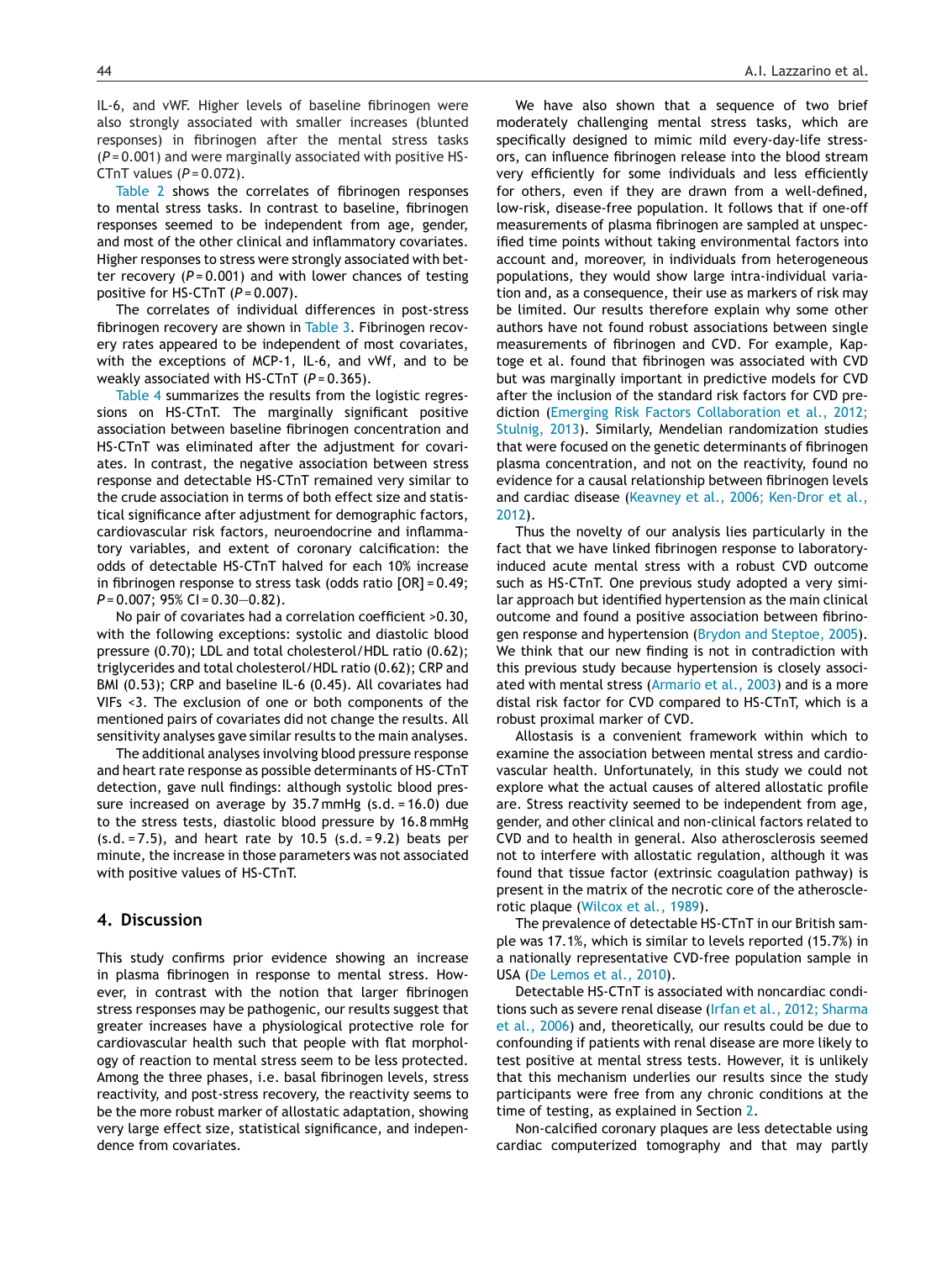<span id="page-8-0"></span>

| Model for detectable HS-cTnT (outcome<br>variable)                                                                                                            | Exposure variable                       |                 |                  |                                              |                 |       |                                              |                 |       |  |
|---------------------------------------------------------------------------------------------------------------------------------------------------------------|-----------------------------------------|-----------------|------------------|----------------------------------------------|-----------------|-------|----------------------------------------------|-----------------|-------|--|
|                                                                                                                                                               | Baseline fibrinogen<br>(OR for $1g/L$ ) |                 |                  | Fibrinogen response<br>(OR for 10% increase) |                 |       | Fibrinogen recovery<br>(OR for 10% decrease) |                 |       |  |
|                                                                                                                                                               | <b>OR</b>                               | (95% CI)        | $\boldsymbol{P}$ | <b>OR</b>                                    | (95% CI)        | P     | OR                                           | (95% CI)        | P     |  |
| 1. Crude association                                                                                                                                          | 1.41                                    | $(0.97 - 2.04)$ | 0.072            | 0.63                                         | $(0.45 - 0.88)$ | 0.007 | 0.99                                         | $(0.96 - 1.01)$ | 0.365 |  |
| 2. Adjusted for age, gender, and baseline<br>fibrinogen when exposure is fibrinogen<br>response or recovery                                                   | 1.35                                    | $(0.89 - 2.05)$ | 0.154            | 0.61                                         | $(0.41 - 0.90)$ | 0.014 | 0.99                                         | $(0.96 - 1.03)$ | 0.601 |  |
| 3. With further adjustment for latest grade<br>of employment, smoking, alcohol<br>consumption, and physical activity                                          | 1.27                                    | $(0.83 - 1.95)$ | 0.265            | 0.61                                         | $(0.41 - 0.91)$ | 0.015 | 0.99                                         | $(0.96 - 1.03)$ | 0.683 |  |
| 4. With further adjustment for systolic and<br>diastolic blood pressure, LDL, total<br>cholesterol/HDL ratio, triglycerides,<br>glycated haemoglobin, and BMI | 1.13                                    | $(0.71 - 1.79)$ | 0.607            | 0.57                                         | $(0.37 - 0.88)$ | 0.011 | 0.99                                         | $(0.95 - 1.02)$ | 0.480 |  |
| 5. With further adjustment for baseline<br>values of CRP, salivary cortisol, IL6,<br>vWF, and MCP-1                                                           | 1.05                                    | $(0.58 - 1.91)$ | 0.878            | 0.53                                         | $(0.34 - 0.83)$ | 0.006 | 0.98                                         | $(0.94 - 1.02)$ | 0.250 |  |
| 6. With further adjustment for response<br>values of salivary cortisol, IL6, vWF, and<br>MCP-1                                                                | 0.97                                    | $(0.50 - 1.85)$ | 0.919            | 0.49                                         | $(0.30 - 0.81)$ | 0.006 | 0.98                                         | $(0.94 - 1.02)$ | 0.284 |  |
| 7. With further adjustment for coronary<br>calcification (Agatston score in 4<br>categories)                                                                  | 0.92                                    | $(0.48 - 1.76)$ | 0.798            | 0.49                                         | $(0.30 - 0.82)$ | 0.007 | 0.98                                         | $(0.94 - 1.02)$ | 0.246 |  |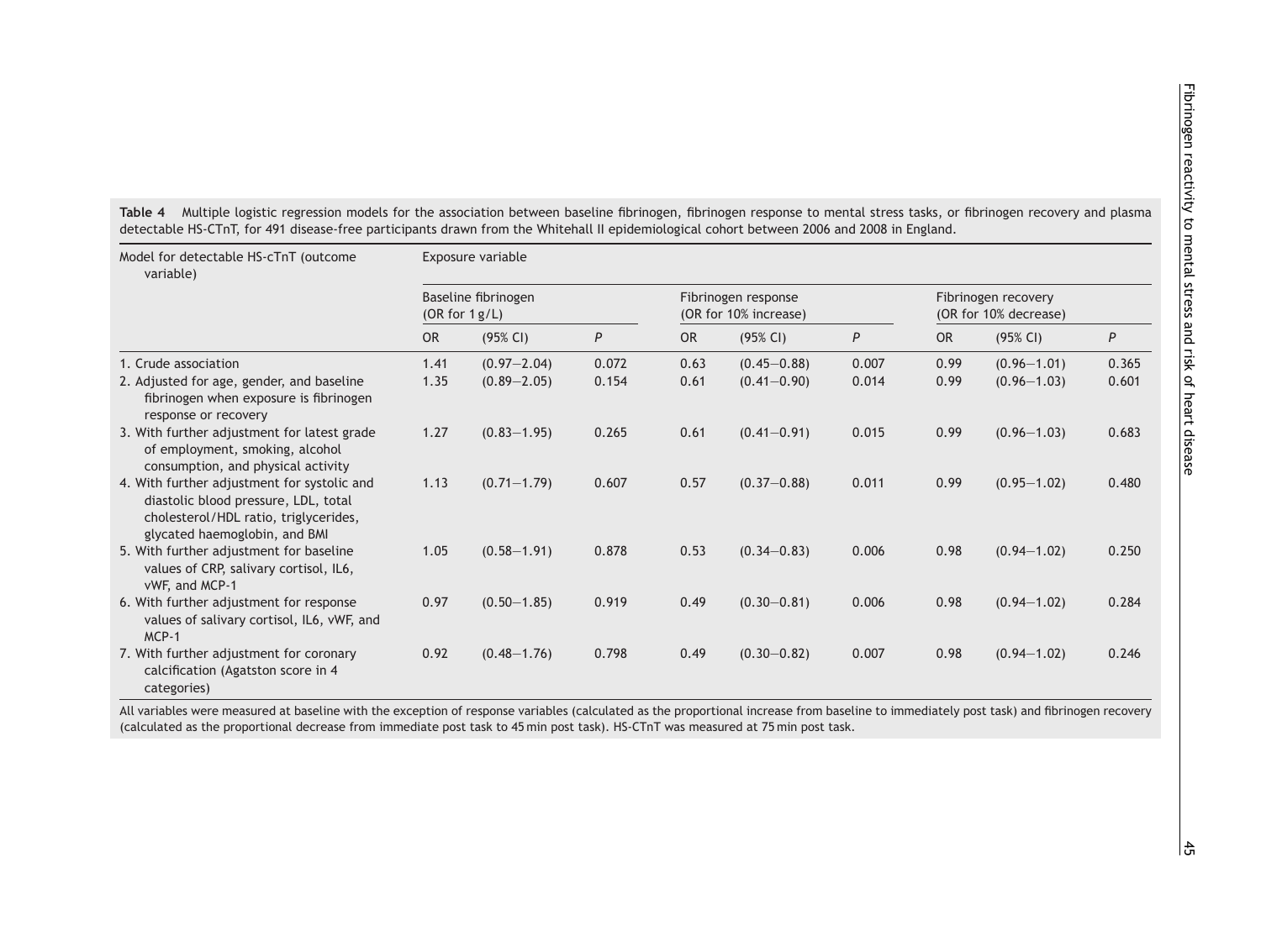explain why CAC did not attenuate the association between fibrinogen and HS-CTnT. However, there is a direct relationship between the number of calcified plaques present and total plaque burden, and CAC correlates highly with the severity of coronary artery disease, so the absence of calcification implies that there is probably little significant coronary artery disease ([Arad](#page-10-0) et [al.,](#page-10-0) [2000\).](#page-10-0) On the other hand, it has been argued that raised troponin T may be due to occult or undetected plaque rupture ([Korosoglou](#page-11-0) et [al.,](#page-11-0) [2011\)](#page-11-0) and it is known that plaque rupture is a relatively common event that is usually not followed by an acute cardiac event ([Arbab-Zadeh](#page-10-0) et [al.,](#page-10-0) [2012\).](#page-10-0) This process may have operated in our patients with minimal CAC score levels and detectable HS-CTnT. However this is unlikely to invalidate our results because atherosclerosis may lie on the causal pathway between fibrinogen and HS-CTnT and also it cannot give an alternative explanation to the dynamics of association that we found.

Fibrinogen was not associated with CAC in our sample. This may be due to the fact that fibrinogen does not directly interfere with the phenomenon of plaque calcification and/or that fibrinogen and CAC can also operate on parallel pathways leading to troponin T release.

A single measure of plasma HS-CTnT concentration cannot be regarded as a robust test if it is not stable over time, i.e. if it shows high intra-individual short-term variation. However, the results from the ARIC study showed that HS-CTnT intra-individual variability over 6 weeks is almost null, with a correlation coefficient of 0.94 [\(Agarwal](#page-10-0) et [al.,](#page-10-0) [2011\).](#page-10-0) Thus, although our study collected HS-CTnT after a brief moderately stressful behavioural challenge, it is improbable that troponin T was released in response to this task. To the contrary, we hypothesized that higher baseline fibrinogen is indicative of chronic allostatic load that might lead to blunted reactivity and impaired recovery, and this process is likely to be relevant to the aetiology of heart disease, which can be detected by chronic elevation in HS-CTnT concentration.

Our study involved participants free of CVD because we are interested in the primary prevention of heart disease. This approach has the disadvantage of generating results that are not necessarily applicable to the general population. Our results could be due to selection bias if people at the initial stages of the disease or people who already had CVD episodes have different patterns of associations compared with healthy individuals.

The assay that we have used to measure the concentration of cardiac troponin T in the peripheral blood plasma had high sensitivity but we cannot be sure that the participants who scored zero really had no troponin T in their plasma. Although the lower detection limit of the assay was very low (3 ng/L), some participants may have had lower nonzero but undetectable concentrations. These measurement issues may have distorted our results if such participants tended to have higher fibrinogen reaction to the mental stress tests.

This is a cross-sectional study and therefore we cannot determine the causal sequence. Blunted fibrinogen stress responsivity may contribute to early signs of CVD, or people at an early stage of cardiac disease may be more prone to disturbed stress responses. In fact, cardiac troponins are the most sensitive and specific biochemical markers of

myocardial damage [\(Jaffe](#page-10-0) et [al.,](#page-10-0) [2000\),](#page-10-0) but their elevation can be due to a variety of reasons such as pericarditis, myocarditis, and pulmonary embolism ([Roongsritong](#page-11-0) et [al.,](#page-11-0) [2004\).](#page-11-0) However, it is unlikely that the undetected presence of those conditions can explain our findings since no participants reported any symptoms or signs of cardiac or kidney disease, had any previous diagnosis or treatment for hypertension, inflammatory disease or allergies, and did not show any electrocardiographic indications of cardiac disease on tests carried out over more than 20 years in the Whitehall II study.

The role of fibrinogen in the coagulation cascade is complex because fibrinogen is not only the product but also the origin of several reactions within a system of mutually reinforcing and mutually rebalancing agents. For example, the breakdown of fibrinogen has a pro-haemostatic function on the one hand, given that this phenomenon is the only route for the formation of fibrin, and has an anti-haemostatic function on the other hand, since unbroken fibrinogen induces platelet adhesion and activation [\(Chiumiento](#page-10-0) et [al.,](#page-10-0) [2007;](#page-10-0) [Kamath](#page-10-0) [and](#page-10-0) [Lip,](#page-10-0) [2003\).](#page-10-0) In our study, for some people fibrinogen levels increased by more than 10% after a brief stress test and it is plausible that the released fibrinogen came from activated platelets rather than from liver production, which can take several hours to be completed. In fact, platelets exhibit both adrenergic and dopaminergic receptors that are influenced by different catecholamines and it has been shown that physiological and pathological conditions causing sympathoadrenal activation in vivo, e.g. mental stress, modify the circulating platelet populations and modulate platelet reactivity through an increase in circulating catecholamines ([Anfossi](#page-10-0) [and](#page-10-0) [Trovati,](#page-10-0) [1996\).](#page-10-0)

The fact that heart rate response and blood pressure response were not associated with detectable plasma levels of HS-CTnT suggests that the stress response dynamics leading to heart disease may be peculiar for some CVD risk factors only.

In conclusion, greater fibrinogen responses to mental stress are associated with lower likelihood of detectable high-sensitivity troponin T plasma concentration, independently of basal fibrinogen. Thus, a more dynamic fibrinogen response appears to be advantageous for cardiovascular health. Further research is needed to ascertain the role of fibrinogen in the pathophysiology of cardiovascular disease and the causes of impaired allostatic adaptation to mental stress.

#### **Contributors**

All authors have made substantial contribution to the conception and design of the study, the acquisition of data, the interpretation of the results, and the critical review of the article. AL drafted the article and carried out the data analysis and takes responsibility for the accuracy of the analysis. All authors have approved the final article.

#### **Role of the funding source**

This research was supported by the British Heart Foundation, United Kingdom. The funders played no role in any phase of the study.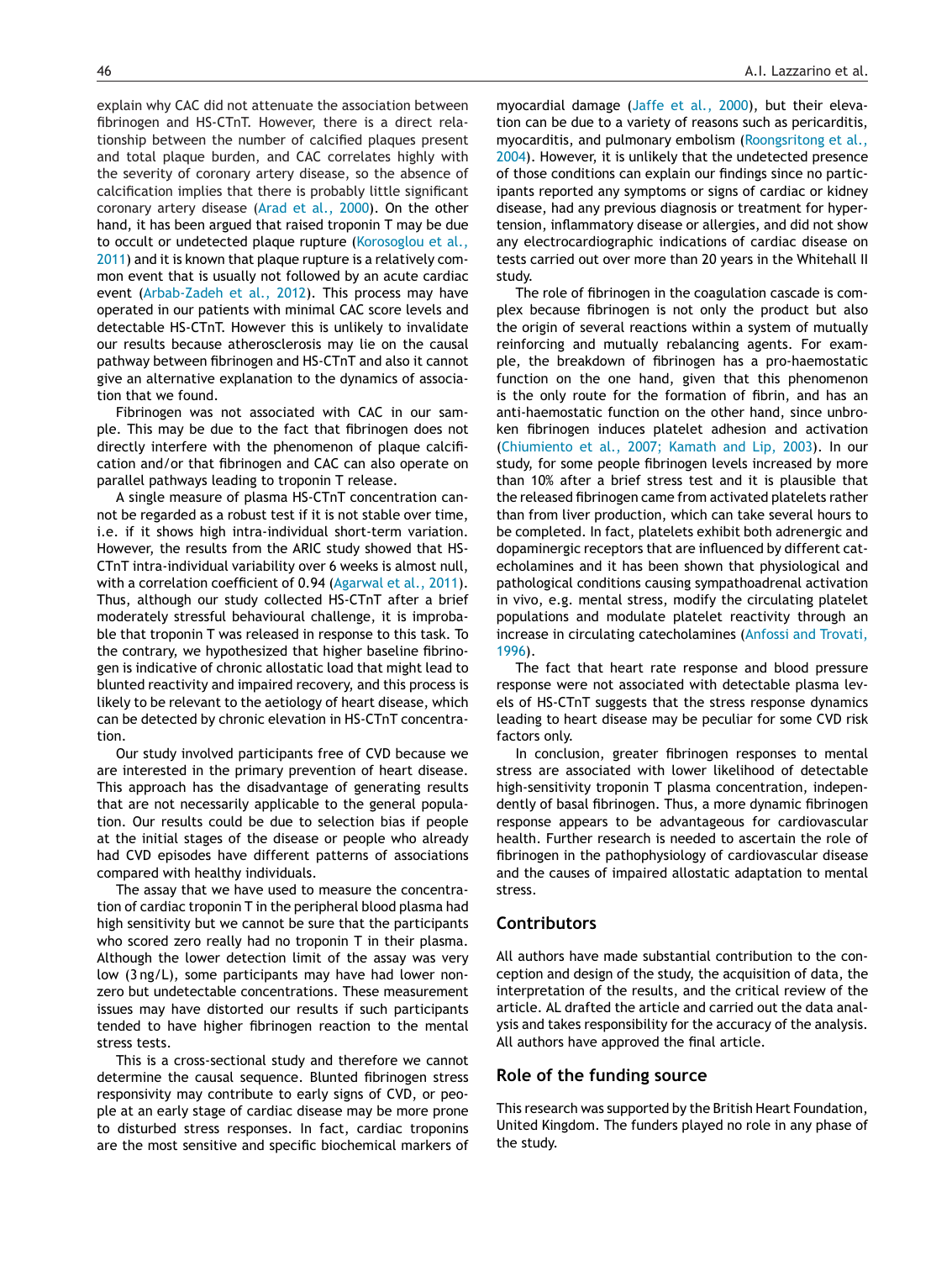#### <span id="page-10-0"></span>**Conflict of interest**

All authors declare no conflict of interest of any kind.

### **Acknowledgement**

None.

#### **References**

- Agarwal, S.K., Avery, C.L., Ballantyne, C.M., Catellier, D., Nambi, V., Saunders, J., Sharrett, A.R., Coresh, J., Heiss, G., Hoogeveen, R.C., 2011. Sources of variability in measurements of cardiac troponin T in a community-based sample: the atherosclerosis risk in communities study. Clin. Chem. 57, 891—897, [http://dx.doi.org/10.1373/clinchem.](dx.doi.org/10.1373/clinchem.2010.159350) [2010.159350](dx.doi.org/10.1373/clinchem.2010.159350).
- Anand, D.V., Lim, E., Darko, D., Bassett, P., Hopkins, D., Lipkin, D., Corder, R., Lahiri, A., 2007. Determinants of progression of coronary artery calcification in type 2 diabetes role of glycemic control and inflammatory/vascular calcification markers. J. Am. Coll. Cardiol. 50, 2218—2225, [http://dx.doi.org/10.1016/](dx.doi.org/10.1016/j.jacc.2007.08.032) [j.jacc.2007.08.032.](dx.doi.org/10.1016/j.jacc.2007.08.032)
- Anfossi, G., Trovati, M., 1996. [Role](http://refhub.elsevier.com/S0306-4530(15)00182-1/sbref0015) [of](http://refhub.elsevier.com/S0306-4530(15)00182-1/sbref0015) [catecholamines](http://refhub.elsevier.com/S0306-4530(15)00182-1/sbref0015) [in](http://refhub.elsevier.com/S0306-4530(15)00182-1/sbref0015) [platelet](http://refhub.elsevier.com/S0306-4530(15)00182-1/sbref0015) [function:](http://refhub.elsevier.com/S0306-4530(15)00182-1/sbref0015) [pathophysiological](http://refhub.elsevier.com/S0306-4530(15)00182-1/sbref0015) [and](http://refhub.elsevier.com/S0306-4530(15)00182-1/sbref0015) [clinical](http://refhub.elsevier.com/S0306-4530(15)00182-1/sbref0015) [significance.](http://refhub.elsevier.com/S0306-4530(15)00182-1/sbref0015) [Eur.](http://refhub.elsevier.com/S0306-4530(15)00182-1/sbref0015) [J.](http://refhub.elsevier.com/S0306-4530(15)00182-1/sbref0015) [Clin.](http://refhub.elsevier.com/S0306-4530(15)00182-1/sbref0015) [Invest.](http://refhub.elsevier.com/S0306-4530(15)00182-1/sbref0015) [26,](http://refhub.elsevier.com/S0306-4530(15)00182-1/sbref0015) [353—370.](http://refhub.elsevier.com/S0306-4530(15)00182-1/sbref0015)
- Arad, Y., Spadaro, L.A., Goodman, K., Newstein, D., Guerci, A.D., 2000. [Prediction](http://refhub.elsevier.com/S0306-4530(15)00182-1/sbref0020) [of](http://refhub.elsevier.com/S0306-4530(15)00182-1/sbref0020) [coronary](http://refhub.elsevier.com/S0306-4530(15)00182-1/sbref0020) [events](http://refhub.elsevier.com/S0306-4530(15)00182-1/sbref0020) [with](http://refhub.elsevier.com/S0306-4530(15)00182-1/sbref0020) [electron](http://refhub.elsevier.com/S0306-4530(15)00182-1/sbref0020) [beam](http://refhub.elsevier.com/S0306-4530(15)00182-1/sbref0020) [com](http://refhub.elsevier.com/S0306-4530(15)00182-1/sbref0020)[puted](http://refhub.elsevier.com/S0306-4530(15)00182-1/sbref0020) [tomography.](http://refhub.elsevier.com/S0306-4530(15)00182-1/sbref0020) [J.](http://refhub.elsevier.com/S0306-4530(15)00182-1/sbref0020) [Am.](http://refhub.elsevier.com/S0306-4530(15)00182-1/sbref0020) [Coll.](http://refhub.elsevier.com/S0306-4530(15)00182-1/sbref0020) [Cardiol.](http://refhub.elsevier.com/S0306-4530(15)00182-1/sbref0020) [36,](http://refhub.elsevier.com/S0306-4530(15)00182-1/sbref0020) [1253—1260.](http://refhub.elsevier.com/S0306-4530(15)00182-1/sbref0020)
- Arbab-Zadeh, A., Nakano, M., Virmani, R., Fuster, V., 2012. Acute coronary events. Circulation 125, 1147—1156, [http://dx.doi.](dx.doi.org/10.1161/CIRCULATIONAHA.111.047431) [org/10.1161/CIRCULATIONAHA.111.047431](dx.doi.org/10.1161/CIRCULATIONAHA.111.047431).
- Armario, P., del Rey, R.H., Martin-Baranera, M., Almendros, M.C., Ceresuela, L.M., Pardell, H., 2003. Blood pressure reactivity to mental stress task as a determinant of sustained hypertension after 5 years of follow-up. J. Hum. Hypertens. 17, 181—186, [http://dx.doi.org/10.1038/sj.jhh.1001530.](dx.doi.org/10.1038/sj.jhh.1001530)
- Austin, A.W., Wissmann, T., von Kanel, R., 2013. Stress and hemostasis: an update. Semin. Thromb. Hemost. 39, 902—912, [http://dx.doi.org/10.1055/s-0033-1357487.](dx.doi.org/10.1055/s-0033-1357487)
- Brotman, D.J., Golden, S.H., Wittstein, I.S., 2007. The cardiovascular toll of stress. Lancet 370, 1089—1100, [http://dx.doi.org/](dx.doi.org/10.1016/S0140-6736(07)61305-1) [10.1016/S0140-6736\(07\)61305-1.](dx.doi.org/10.1016/S0140-6736(07)61305-1)
- Brunner, E., Davey Smith, G., Marmot, M., Canner, R., Beksinska, M., O'Brien, J., 1996. [Childhood](http://refhub.elsevier.com/S0306-4530(15)00182-1/sbref0045) [social](http://refhub.elsevier.com/S0306-4530(15)00182-1/sbref0045) [circumstances](http://refhub.elsevier.com/S0306-4530(15)00182-1/sbref0045) [and](http://refhub.elsevier.com/S0306-4530(15)00182-1/sbref0045) [psy](http://refhub.elsevier.com/S0306-4530(15)00182-1/sbref0045)[chosocial](http://refhub.elsevier.com/S0306-4530(15)00182-1/sbref0045) [and](http://refhub.elsevier.com/S0306-4530(15)00182-1/sbref0045) [behavioural](http://refhub.elsevier.com/S0306-4530(15)00182-1/sbref0045) [factors](http://refhub.elsevier.com/S0306-4530(15)00182-1/sbref0045) [as](http://refhub.elsevier.com/S0306-4530(15)00182-1/sbref0045) [determinants](http://refhub.elsevier.com/S0306-4530(15)00182-1/sbref0045) [of](http://refhub.elsevier.com/S0306-4530(15)00182-1/sbref0045) [plasma](http://refhub.elsevier.com/S0306-4530(15)00182-1/sbref0045) [fibrinogen.](http://refhub.elsevier.com/S0306-4530(15)00182-1/sbref0045) [Lancet](http://refhub.elsevier.com/S0306-4530(15)00182-1/sbref0045) [347,](http://refhub.elsevier.com/S0306-4530(15)00182-1/sbref0045) [1008](http://refhub.elsevier.com/S0306-4530(15)00182-1/sbref0045)—[1013.](http://refhub.elsevier.com/S0306-4530(15)00182-1/sbref0045)
- Brydon, L., Steptoe, A., 2005. [Stress-induced](http://refhub.elsevier.com/S0306-4530(15)00182-1/sbref0050) [increases](http://refhub.elsevier.com/S0306-4530(15)00182-1/sbref0050) [in](http://refhub.elsevier.com/S0306-4530(15)00182-1/sbref0050) [interleukin-6](http://refhub.elsevier.com/S0306-4530(15)00182-1/sbref0050) [and](http://refhub.elsevier.com/S0306-4530(15)00182-1/sbref0050) [fibrinogen](http://refhub.elsevier.com/S0306-4530(15)00182-1/sbref0050) [predict](http://refhub.elsevier.com/S0306-4530(15)00182-1/sbref0050) [ambulatory](http://refhub.elsevier.com/S0306-4530(15)00182-1/sbref0050) [blood](http://refhub.elsevier.com/S0306-4530(15)00182-1/sbref0050) [pressure](http://refhub.elsevier.com/S0306-4530(15)00182-1/sbref0050) [at](http://refhub.elsevier.com/S0306-4530(15)00182-1/sbref0050) [3-year](http://refhub.elsevier.com/S0306-4530(15)00182-1/sbref0050) [follow-up.](http://refhub.elsevier.com/S0306-4530(15)00182-1/sbref0050) [J.](http://refhub.elsevier.com/S0306-4530(15)00182-1/sbref0050) [Hypertens.](http://refhub.elsevier.com/S0306-4530(15)00182-1/sbref0050) [23,](http://refhub.elsevier.com/S0306-4530(15)00182-1/sbref0050) [1001](http://refhub.elsevier.com/S0306-4530(15)00182-1/sbref0050)—[1007.](http://refhub.elsevier.com/S0306-4530(15)00182-1/sbref0050)
- Chiumiento, A., Lamponi, S., Barbucci, R., 2007. Role of fibrinogen conformation in platelet activation. Biomacromolecules 8, 523—531, [http://dx.doi.org/10.1021/bm060664m.](dx.doi.org/10.1021/bm060664m)
- Collinson, P.O., 2011. Sensitive troponin assays. J. Clin. Pathol. 64, 845—849, [http://dx.doi.org/10.1136/jclinpath-2011-200164.](dx.doi.org/10.1136/jclinpath-2011-200164)
- Collinson, P.O., Heung, Y.M., Gaze, D., Boa, F., Senior, R., Christenson, R., Apple, F.S., 2012. Influence of population selection on the 99th percentile reference value for cardiac troponin assays. Clin. Chem. 58, 219—225, [http://dx.doi.org/](dx.doi.org/10.1373/clinchem.2011.171082) [10.1373/clinchem.2011.171082](dx.doi.org/10.1373/clinchem.2011.171082).
- deFilippi, C.R., de Lemos, J.A., Christenson, R.H., Gottdiener, J.S., Kop, W.J., Zhan, M., Seliger, S.L., 2010. Association of serial measures of cardiac troponin T using a sensitive assay with incident heart failure and cardiovascular mortality in older

adults. J. Am. Med. Assoc. 304, 2494—2502, [http://dx.doi.org/](dx.doi.org/10.1001/jama.2010.1708) [10.1001/jama.2010.1708.](dx.doi.org/10.1001/jama.2010.1708)

- De Lemos, J.A., Drazner, M.H., Omland, T., Ayers, C.R., Khera, A., Rohatgi, A., Hashim, I., Berry, J.D., Das, S.R., Morrow, D.A., McGuire, D.K., 2010. Association of troponin T detected with a highly sensitive assay and cardiac structure and mortality risk in the general population. J. Am. Med. Assoc. 304, 2503—2512, [http://dx.doi.org/10.1001/jama.2010.1768.](dx.doi.org/10.1001/jama.2010.1768)
- Dimsdale, J.E., 2008. Psychological stress and cardiovascular disease. J. Am. Coll. Cardiol. 51, 1237—1246, [http://dx.doi.org/](dx.doi.org/10.1016/j.jacc.2007.12.024) [10.1016/j.jacc.2007.12.024.](dx.doi.org/10.1016/j.jacc.2007.12.024)
- Emerging Risk Factors Collaboration, Kaptoge, S., Di Angelantonio, E., Pennells, L., Wood, A.M., White, I.R., Gao, P., Walker, M., Thompson, A., Sarwar, N., Caslake, M., Butterworth, A.S., Amouyel, P., Assmann, G., Bakker, S.J.L., Barr, E.L.M., Barrett-Connor, E., Benjamin, E.J., Björkelund, C., Brenner, H., Brunner, E., Clarke, R., Cooper, J.A., Cremer, P., Cushman, M., Dagenais, G.R., D'Agostino Sr., R.B., Dankner, R., Davey-Smith, G., Deeg, D., Dekker, J.M., Engström, G., Folsom, A.R., Fowkes, F.G.R., Gallacher, J., Gaziano, J.M., Giampaoli, S., Gillum, R.F., Hofman, A., Howard, B.V., Ingelsson, E., Iso, H., Jørgensen, T., Kiechl, S., Kitamura, A., Kiyohara, Y., Koenig, W., Kromhout, D., Kuller, L.H., Lawlor, D.A., Meade, T.W., Nissinen, A., Nordestgaard, B.G., Onat, A., Panagiotakos, D.B., Psaty, B.M., Rodriguez, B., Rosengren, A., Salomaa, V., Kauhanen, J., Salonen, J.T., Shaffer, J.A., Shea, S., Ford, I., Stehouwer, C.D.A., Strandberg, T.E., Tipping, R.W., Tosetto, A., Wassertheil-Smoller, S., Wennberg, P., Westendorp, R.G., Whincup, P.H., Wilhelmsen, L., Woodward, M., Lowe, G.D.O., Wareham, N.J., Khaw, K.-T., Sattar, N., Packard, C.J., Gudnason, V., Ridker, P.M., Pepys, M.B., Thompson, S.G., Danesh, J., 2012. C-reactive protein, fibrinogen, and cardiovascular disease prediction. N. Engl. J. Med. 367, 1310—1320, [http://dx.doi.org/](dx.doi.org/10.1056/NEJMoa1107477) [10.1056/NEJMoa1107477](dx.doi.org/10.1056/NEJMoa1107477).
- Gaffney, P.J., Wong, M.Y., 1992. [Collaborative](http://refhub.elsevier.com/S0306-4530(15)00182-1/sbref0090) [study](http://refhub.elsevier.com/S0306-4530(15)00182-1/sbref0090) [of](http://refhub.elsevier.com/S0306-4530(15)00182-1/sbref0090) [a](http://refhub.elsevier.com/S0306-4530(15)00182-1/sbref0090) [proposed](http://refhub.elsevier.com/S0306-4530(15)00182-1/sbref0090) [international](http://refhub.elsevier.com/S0306-4530(15)00182-1/sbref0090) [standard](http://refhub.elsevier.com/S0306-4530(15)00182-1/sbref0090) [for](http://refhub.elsevier.com/S0306-4530(15)00182-1/sbref0090) [plasma](http://refhub.elsevier.com/S0306-4530(15)00182-1/sbref0090) [fibrinogen](http://refhub.elsevier.com/S0306-4530(15)00182-1/sbref0090) [measurement.](http://refhub.elsevier.com/S0306-4530(15)00182-1/sbref0090) [Thromb.](http://refhub.elsevier.com/S0306-4530(15)00182-1/sbref0090) [Haemost.](http://refhub.elsevier.com/S0306-4530(15)00182-1/sbref0090) [68,](http://refhub.elsevier.com/S0306-4530(15)00182-1/sbref0090) [428](http://refhub.elsevier.com/S0306-4530(15)00182-1/sbref0090)—[432.](http://refhub.elsevier.com/S0306-4530(15)00182-1/sbref0090)
- Giannitsis, E., Kurz, K., Hallermayer, K., Jarausch, J., Jaffe, A.S., Katus, H.A., 2010. Analytical validation of a high-sensitivity cardiac troponin T assay. Clin. Chem. 56, 254—261, [http://dx.](dx.doi.org/10.1373/clinchem.2009.132654) [doi.org/10.1373/clinchem.2009.132654.](dx.doi.org/10.1373/clinchem.2009.132654)
- Hamer, M., O'Donnell, K., Lahiri, A., Steptoe, A., 2010. Salivary cortisol responses to mental stress are associated with coronary artery calcification in healthy men and women. Eur. Heart J. 31, 424—429, [http://dx.doi.org/10.1093/eurheartj/](dx.doi.org/10.1093/eurheartj/ehp386) [ehp386](dx.doi.org/10.1093/eurheartj/ehp386).
- Irfan, A., Twerenbold, R., Reiter, M., Reichlin, T., Stelzig, C., Freese, M., Haaf, P., Hochholzer, W., Steuer, S., Bassetti, S., Zellweger, C., Freidank, H., Peter, F., Campodarve, I., Meune, C., Mueller, C., 2012. Determinants of high-sensitivity troponin T among patients with a noncardiac cause of chest pain. Am. J. Med. 125, 491—498.e1, [http://dx.doi.org/10.1016/j.amjmed.](dx.doi.org/10.1016/j.amjmed.2011.10.031) [2011.10.031.](dx.doi.org/10.1016/j.amjmed.2011.10.031)
- Jaffe, A.S., Ravkilde, J., Roberts, R., Naslund, U., Apple, F.S., Galvani, M., Katus, H., 2000. [It's](http://refhub.elsevier.com/S0306-4530(15)00182-1/sbref0110) [time](http://refhub.elsevier.com/S0306-4530(15)00182-1/sbref0110) [for](http://refhub.elsevier.com/S0306-4530(15)00182-1/sbref0110) [a](http://refhub.elsevier.com/S0306-4530(15)00182-1/sbref0110) [change](http://refhub.elsevier.com/S0306-4530(15)00182-1/sbref0110) [to](http://refhub.elsevier.com/S0306-4530(15)00182-1/sbref0110) [a](http://refhub.elsevier.com/S0306-4530(15)00182-1/sbref0110) [troponin](http://refhub.elsevier.com/S0306-4530(15)00182-1/sbref0110) [standard.](http://refhub.elsevier.com/S0306-4530(15)00182-1/sbref0110) [Circulation](http://refhub.elsevier.com/S0306-4530(15)00182-1/sbref0110) [102,](http://refhub.elsevier.com/S0306-4530(15)00182-1/sbref0110) [1216—1220.](http://refhub.elsevier.com/S0306-4530(15)00182-1/sbref0110)
- Kamath, S., Lip, G.Y.H., 2003. Fibrinogen: biochemistry, epidemiology and determinants. QJM 96, 711—729, [http://dx.doi.org/](dx.doi.org/10.1093/qjmed/hcg129) [10.1093/qjmed/hcg129](dx.doi.org/10.1093/qjmed/hcg129).
- Keavney, B., Danesh, J., Parish, S., Palmer, A., Clark, S., Youngman, L., Delépine, M., Lathrop, M., Peto, R., Collins, R., 2006. Fibrinogen and coronary heart disease: test of causality by ''Mendelian randomization''. Int. J. Epidemiol. 35, 935—943, [http://dx.doi.org/10.1093/ije/dyl114.](dx.doi.org/10.1093/ije/dyl114)
- Ken-Dror, G., Humphries, S.E., Kumari, M., Kivimaki, M., Drenos, F., 2012. A genetic instrument for Mendelian randomization of fibrinogen. Eur. J. Epidemiol. 27, 267—279, [http://dx.doi.org/10.1007/s10654-012-9666-x.](dx.doi.org/10.1007/s10654-012-9666-x)